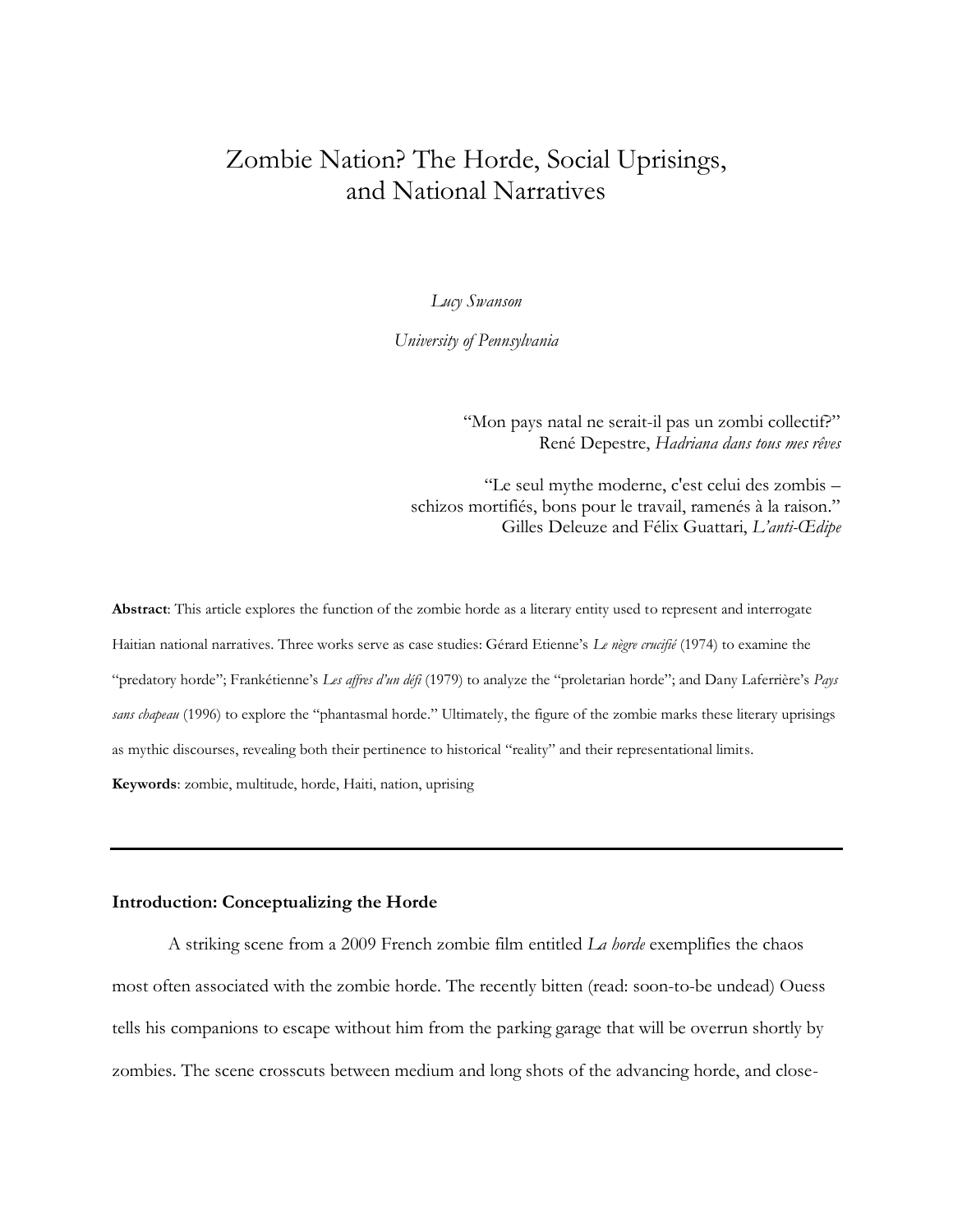ups of Ouess standing defiantly in anticipation of the onslaught, until the flood of flailing, ravenous ghouls finally collides with the police officer. Ouess fights off several zombies before perching on the hood of a car. Although his demise is imminent, he makes ample use of his guns and machete, getting in several direct shots to the head and chopping off extremities. The zombies gather around Ouess and handily outnumber him, but they are driven only by instinct, unable to coordinate their attack to take down their solitary prey. Eventually, though, a long shot shows, as Ouess falls, the sea of undead hands slowly covering him until they fill the frame.

In *La horde*, as in nearly every zombie film since Romero's seminal *Night of the Living Dead*  (1968), the monster always travels with more of its kind. However, while they may travel as a pack seeking living flesh, they do not appear to work together, or have any thoughts (which are of course signs of life) beyond their next meal. If this French film set in a gritty urban environment evokes the recent uprisings in the *banlieue*, it suggests these are a sign of spreading social chaos, rather than carefully orchestrated demonstrations. And yet, not all hordes are created equal: the undead multitudes occasionally have a very different impetus and take another form entirely. Romero's fourth "living dead" film, *Land of the Dead* (2005) depicts a zombie revolt against those who keep them literally enchained. Dressed as former mechanics, butchers, or softball players, they all make use of their specialized skills and, in this way, represent the power of discrete entities to work in unison. These blue-collar occupations conjure up the issue of class politics; the racially diverse nature of the horde, led by the African-American character Big Daddy, evokes the civil rights marches that rocked the United States during the 1960s. Furthermore, their directional, purposeful movement takes the shape of a single-file line. This formation is in stark contrast to *La horde*, where a chaotic swarm surrounds the lone police officer Ouess. Romero's living dead exceed their basest instincts—to consume human flesh—to follow a less immediate goal, freedom from persecution.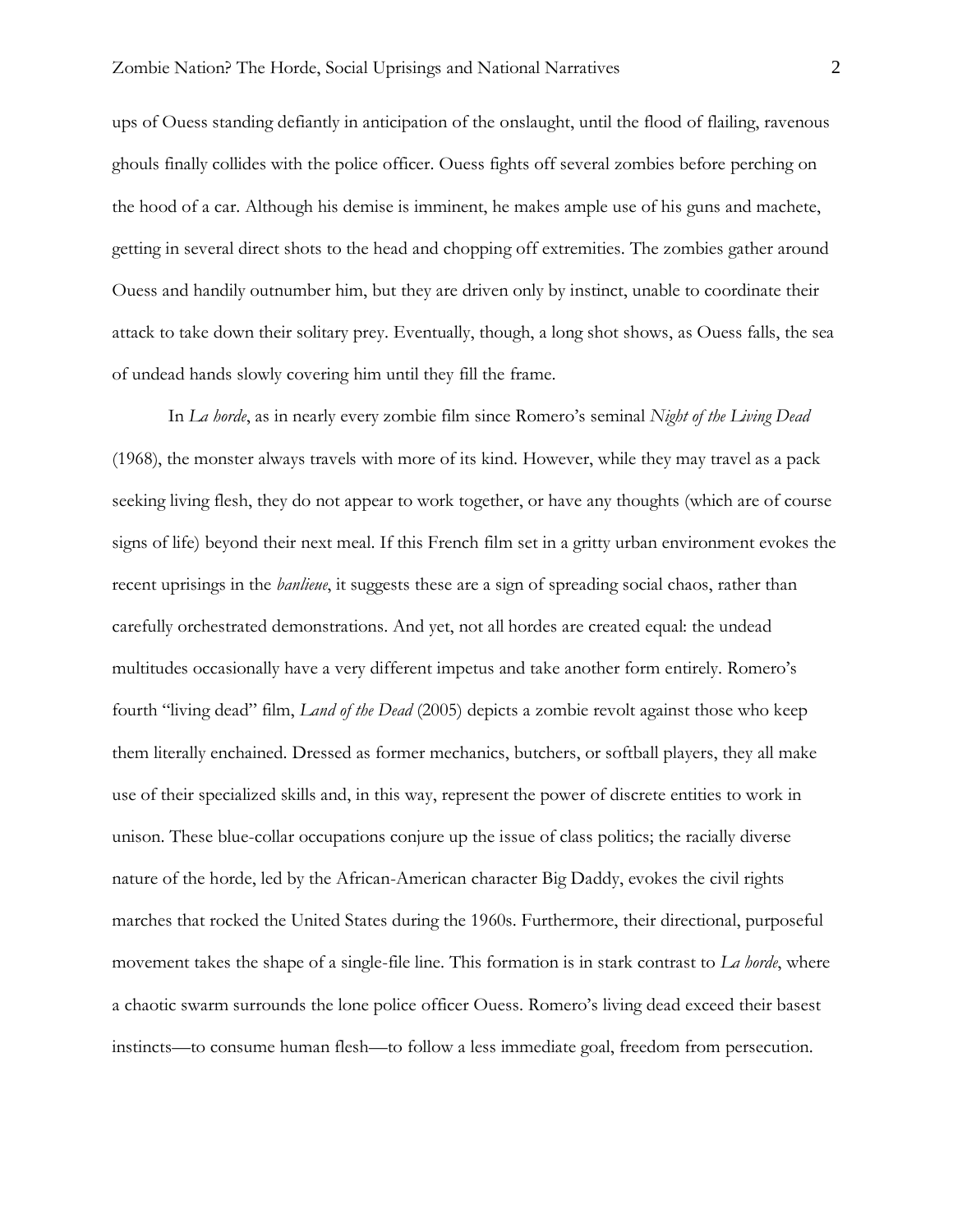The zombie created by Romero in *Night of the Living Dead* (1968)—often deemed "cannibal," despite its dubious likeness to the human—has long been deployed as a symbol of widespread ontological transformation. This character has been used by directors as a means of interrogating everything from the Civil Rights movement (Romero's seminal *Night*) to the alienation symptomatic of the postmodern, urban environment (the light-hearted but surprisingly incisive *Shaun of the Dead*). The conception of the living dead popularized in these films is undoubtedly, now, the most well known around the world. However, centuries earlier, the zombie emerged in a very different form in the folklore of the French-speaking Caribbean. Despite similarities with Romero's altered vision, including the vacant stare and often-stiff walk, the Antillean monster is a different beast. In Haiti, it is most often figured as a soulless corpse, killed and reanimated by a sorcerer to whom it becomes submissive. In short, this avatar of the monster is a symbol for the slave. Unlike Romero's zombies, it is primarily docile and only violent if commanded by its master. It does not consume human flesh and is not contagious; instead, its alimentary regime is marked by a lack of salt, which causes the creature to emerge from its catatonic state. Although distinctly different from its "cannibal" cousin, this enslaved, reanimated corpse is deployed in its collective form by Haitian authors as an allegory either of stasis or change within the national setting. As such, the zombie remains symbolically evocative of slavery while simultaneously serving as an emblem of contemporary societal problems. This is particularly true of Haiti's literary production in the wake of François Duvalier's dictatorship  $(1956 - 71)$ .

Despite the many differences between the hordes of Romero and his successors, and depictions of the Haitian figure, the monster's *apparent* mindlessness is common ground. Perhaps this quality is also the reason why the creature has been as fruitful for Haitian authors writing about collective uprisings as it has been for North American film directors. It might seem that, given the zombie's lack of will and consciousness, dezombification would be the only way for an uprising of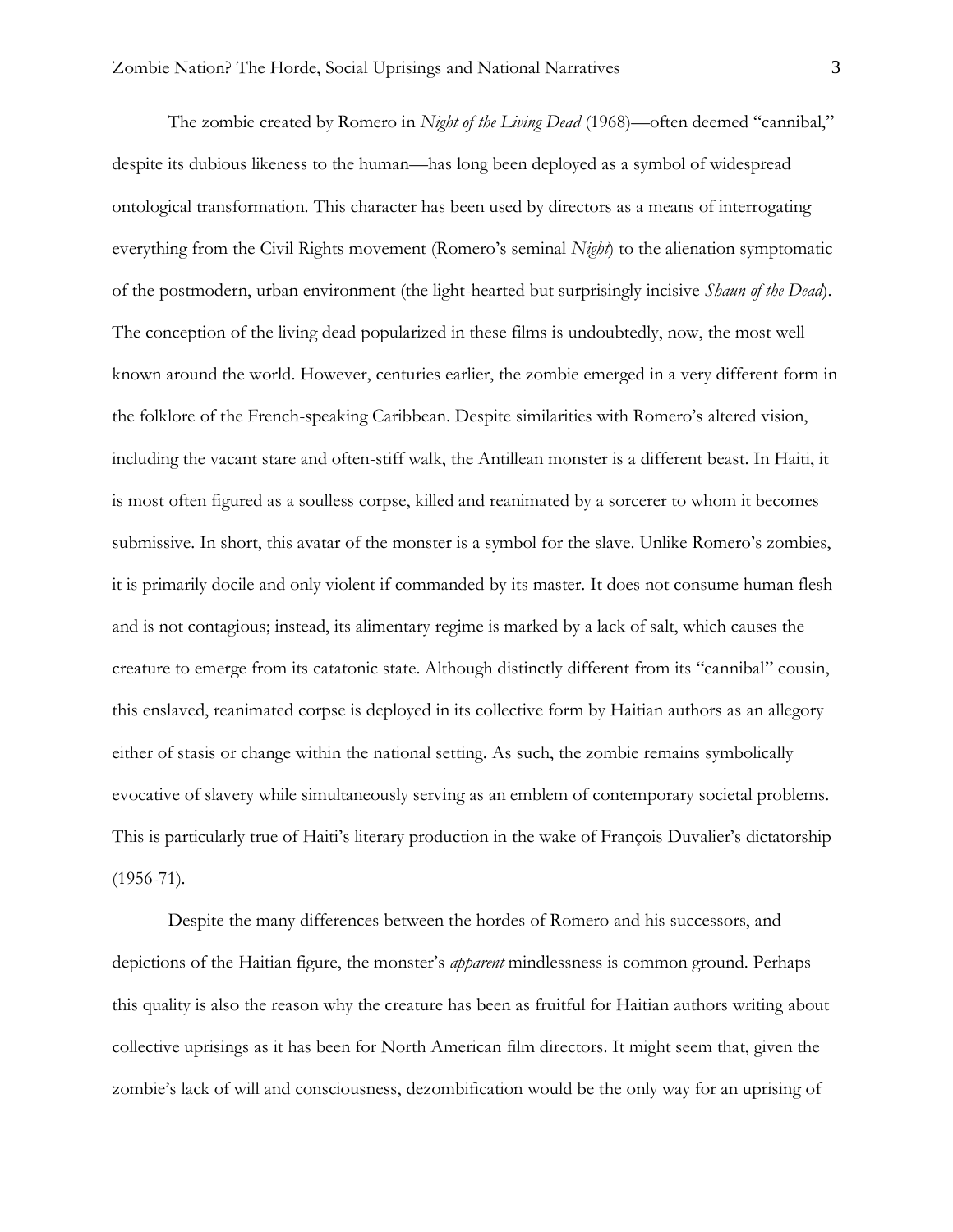the sort found in *Land of the Dead* to take place (although Big Daddy and his posse slowly recover their mental faculties without undergoing an ontological shift). Indeed, in *Bonjour et adieu à la négritude*, René Depestre equates zombification with the physical subjugation of the slave or the mental oppression of the colonized subject, and dezombification with *marronage* or resistance. Against the idea of the solitary *esclave marron*, Depestre insists on its collective dimension, declaring it explicitly "un effort collectif et individuel de connaissance et de saisie de soi" (10). Frantz Fanon similarly evokes the struggle of decolonization. In *Les damnés de la terre*, Fanon famously writes that "[l]a mobilisation des masses, quand elle se réalise à l'occasion de la guerre de libération, introduit dans chaque conscience la notion de cause commune, d'histoire collective" (66). For Depestre and Fanon, the transformation is both collective and individual, physical yet overwhelmingly psychological. Surprisingly, as I will explore later, not all literary uprisings of zombie hordes are prompted by such awakenings.

The development of a collective consciousness is significant because it serves as a boundary separating the masses of *La horde* from the cooperative revolutionary group in *Land of the Dead*. The two distinct types of hordes described above are delineated in Marxist scholars Michael Hardt and Antonio Negri's *Empire*. In their exploration of the potential liberation from what they describe as a new global order, a form of imperialism without national borders, Hardt and Negri posit the "people" against the "multitude." The "people" acts in certain ways, like the indistinguishable mass trying to take down Ouess in *La horde*, since it "tends toward identity and homogeneity internally" (103). Although the zombies act individually, their movements are the same, and they are undifferentiated as individual entities. The "people" also "posit[s] its difference from and exclud[es] what remains outside of it," whereas Ouess is literally consumed by the horde, his difference annihilated as he either dies for good, or comes back as one of the many (103). On the other hand, the "multitude is a multiplicity, a plane of singularities, an open set of relations, which is not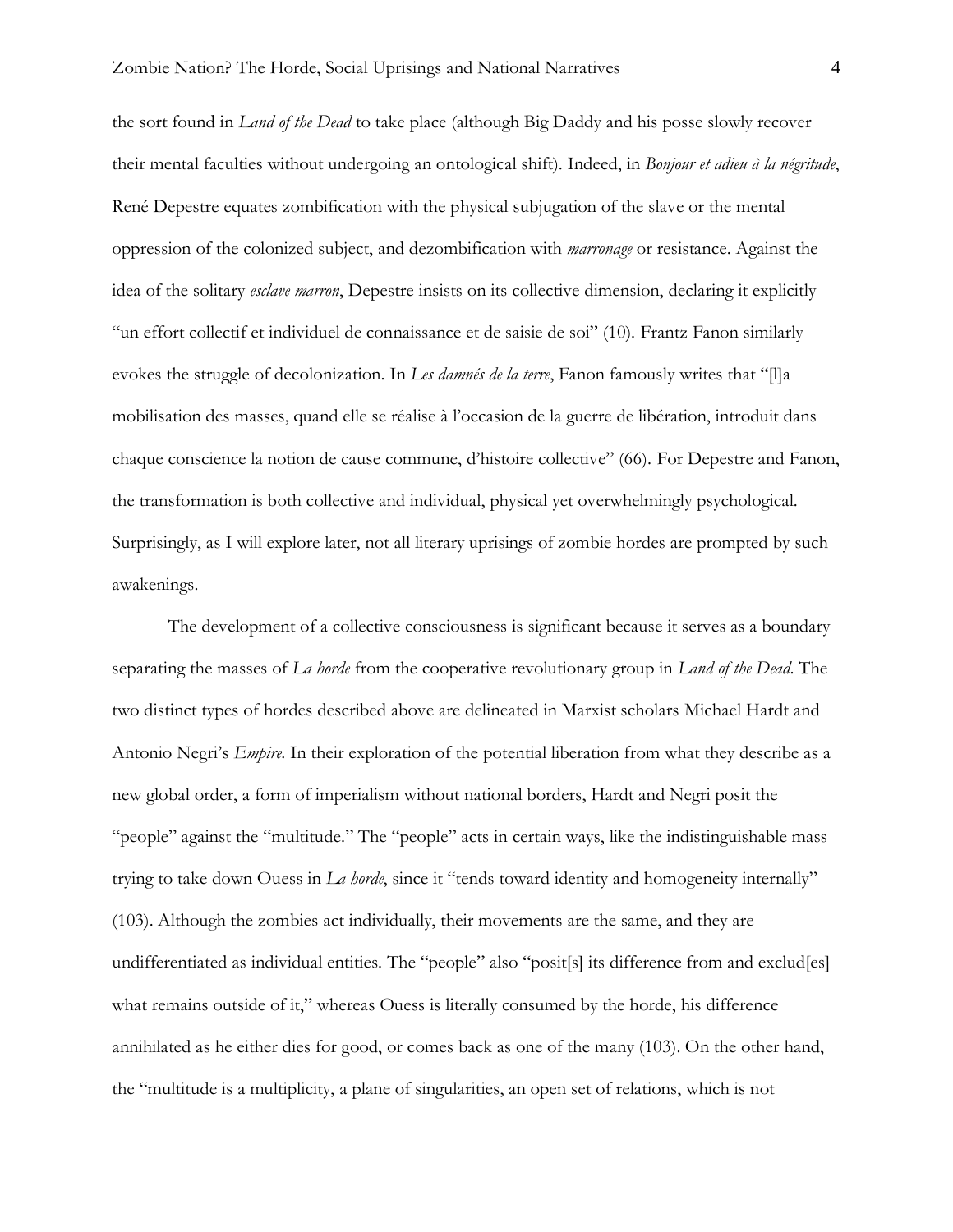homogeneous or identical with itself" (103). The individuation, and shared goal, of the masses led by Big Daddy in *Land of the Dead* means that they coincide in this way with the concept of the "multitude." However, while the multitude is an "inconclusive constituent relation," Romero's horde is in direct conflict with its oppressors. The zombie horde found in recent Antillean fiction takes on these shapes and others.

Scholars have glossed the zombie's thematic or theoretical relationship to Haitian literary production. Joseph Ferdinand suggests that *Le nègre crucifié* is part of a "new political statement in Haitian fiction," found in novels in which "[t]he campaign of *zombification* unleashed by the *tonton macoute* power produces in the victim the need to dezombify himself" (129). Rachel Douglas has noted the proliferation of zombies at the textual level in her study of Frankétienne's *Les affres d'un défi*  and his Haitian Creole versions of the work, *Dézafi* (1974) and *Dezafi* (2002). However, the particular constitution of the zombie horde formation found in Haitian novels begs a close examination. Taking three novels as case studies, I will explore these questions in order to unpack the political and social fears behind representations of the multitudes.<sup>1</sup> First, focusing on the predatory horde in Gérard Etienne's *Le nègre crucifié* (1974), I will analyze the centrifugal force of the mob—that is to say, the outward movement by which the undead consume the flesh of the living and come to subsume other ontological groups, reducing alterity in its wake as it transforms "us" into "them." Kaiama Glover notes that, "effectively subjugated but smoldering with the potential for rebellion, the zombie personifies the state of centrifugal-centripetal tension that characterizes the spiral" (60- 1). Although my approach is informed by Glover's study of the zombie considered individually, I am concerned with how zombies function on a collective scale. Considered collectively, even though they do not literally attempt to ingest the cerebral matter of their countrymen, zombies represent the

<sup>&</sup>lt;sup>1</sup> The works in this article are not the sole representations of the zombie horde in recent French-language Caribbean literature (other examples include Romulus Pierre's 1978 novel *Les zombis en furie*, and Jean-Claude Fignolé's 1990 *Aube tranquille*). However, the three works I study here are unique in their concern with the horde's constitution and adaptation to the socio-political context of Duvalier-era Haiti and its aftermath.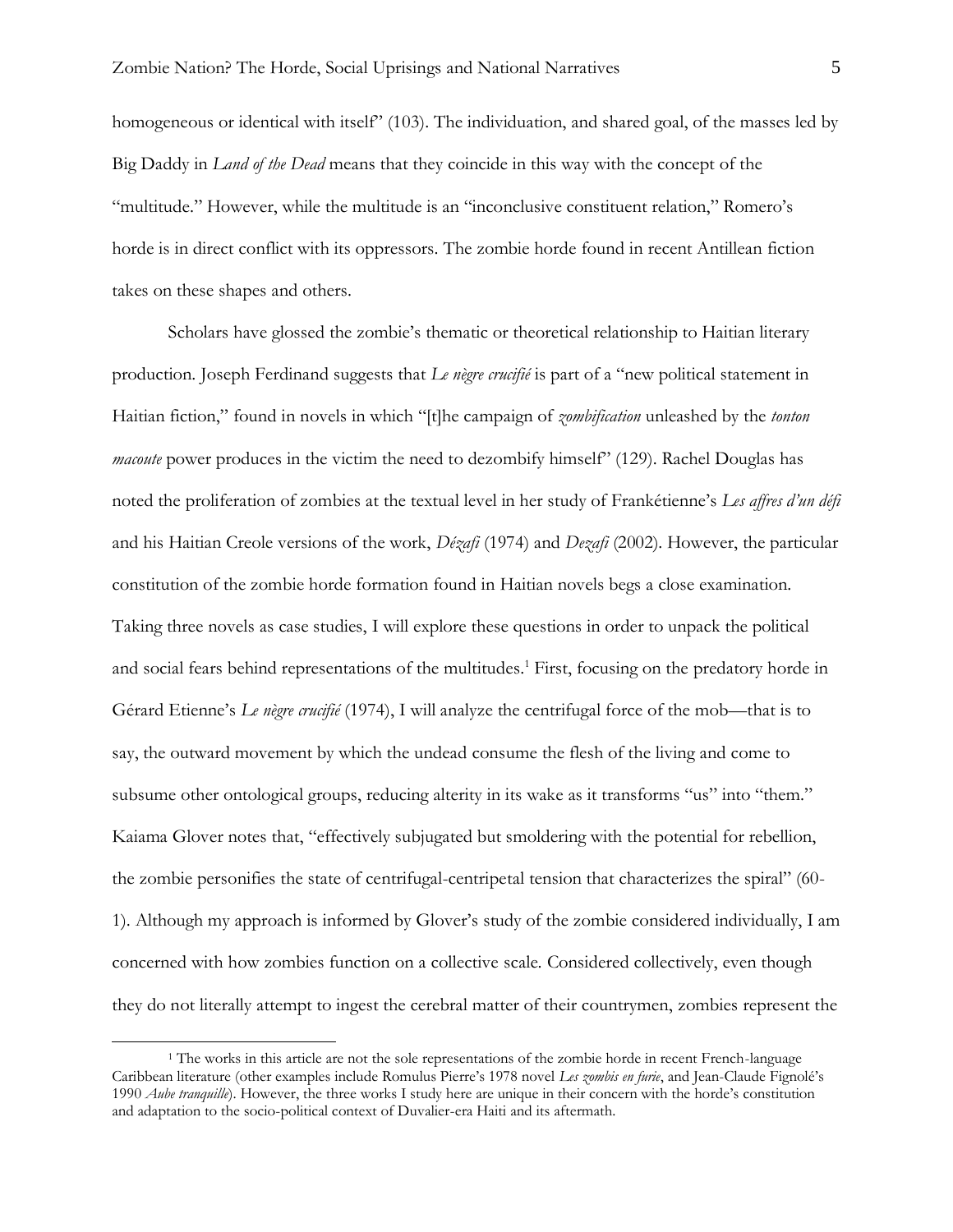mental consumption of the masses as they are incorporated into the swarms of the walking dead. In my second section, "The Proletarian Horde: Frankétienne's *Les affres d'un défi* (1979)," I undertake a close examination of how the *de*-zombified horde reconstitutes itself as a collective that, reminiscent of the Deleuzian concept of the rhizome, nevertheless remains heterogeneous, maintaining the existence of singularities. My third and final section, "The Phantasmal Horde: Dany Laferrière's *Pays sans chapeau* (1996)," revolves around the opposing yet entangled national myths that create and define the legions of the dead. I argue that Laferrière pays particular attention to the horde as a fictional creation—in other words, as literal multitude and in terms of an exponential proliferation of the zombie trope.

#### **The Predatory Horde: Le nègre crucifié (1974)**

Gérard Etienne's 1974 work *Le nègre crucifié* defies classification. Subtitled "récit," this semiautobiographical account is made by a narrator apparently suffering from a split consciousness. The threat of torture and death at the hands of the zombie masses terrorizing Port-au-Prince hangs menacingly over the narrator and his double, referred to as "mon personnage" throughout the work. The title's allusion to the crucifixion of Christ runs throughout the work and culminates in the narrator's death in the final scene where he becomes the scapegoat for all of Haitian society. The internal conflict that appears between the narrator and his double is thus mirrored by the greater struggle at play within the nation. Although the zombies of Etienne's novel are not the "cannibal" ghouls of *Night of the Living Dead*, they figuratively consume all that they come into contact with, leaving death in their wake, in this way symbolizing power without bounds and the widespread destruction of life caused by the Duvalier dictatorship in Haiti. The prevalence of semantic slippage involving the liminal ontological state between life and death—reminiscent of Jacques Derrida's concept of *hauntology*, a pun on *ontology* and *haunting* that seeks to politicize the spectral—calls into question the ability of any individual dwelling in an authoritarian state to be fully alive (198).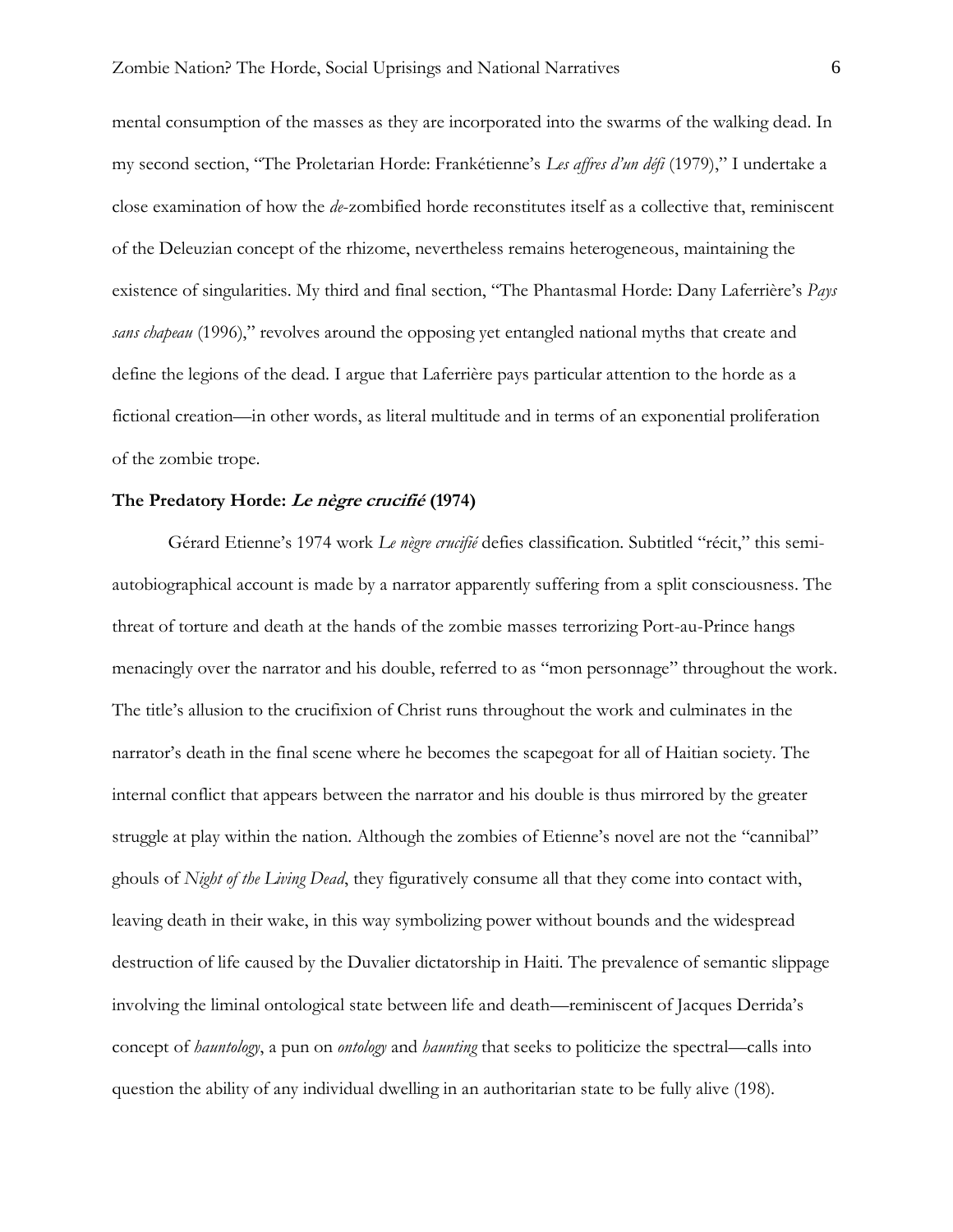Although several scholars have made note of the fundamental theme of zombification in Etienne's work, it deserves the type of close reading that I propose to undertake here.<sup>2</sup> I will begin by analyzing the limits of the horde in relation to the (ostensibly) living multitudes—at times it expands to include all levels of society, while at others it represents the boundary between the citizens and the dictator. The second section focuses on the interplay between the individual and the collective. The latter organizes itself around the former in differing ways, as illustrated by the contrasting examples of the zombie horde and the revolutionary horde. In the final section I devote to Etienne's novel, I will turn to the strange conflation of the two collectives, revealing a surprising proximity between the forces of change and those of stagnation. In the end, the zombie horde reveals its predatory, all-consuming nature.

The ontological borders fluctuate constantly in the shifting socio-political landscape of *Le nègre crucifié*. The narrator states that "[p]armi ces zombis, tout le monde est là" (90). The ranks of the living dead have thus become all-inclusive. Previously disparate groups are conflated under the new world order, as "filles de bonne famille" fill the role generally reserved for "bouzins," or prostitutes, resulting in the collapse of the nation's socio-economic hierarchy that has often correlated race with wealth and status. However, this new world order is far from a positively-inflected, egalitarian society: individuals are bound together by their hopelessness and necrotic state. At one point the narrator claims, "C'est un monde de zombis autour de moi" (77); the boundary hinted at by the juxtaposition of "moi" and "un monde de zombis" is redefined later in the work when the narrator states that: "Chaque zombi du Chef demande un prisonnier à tuer. Les zombis du Chef savent qu'il y a une barrière entre le nègre et l'homme" (90). On the one hand, his account infuses the figure with an atypical drive (albeit the destructive death drive or *thanatos* that the zombie arguably incarnates) and appears to draw a distinct line between the masses of the living and the dead, the

<sup>2</sup> See Blandine Stefanson and Belinda Jack.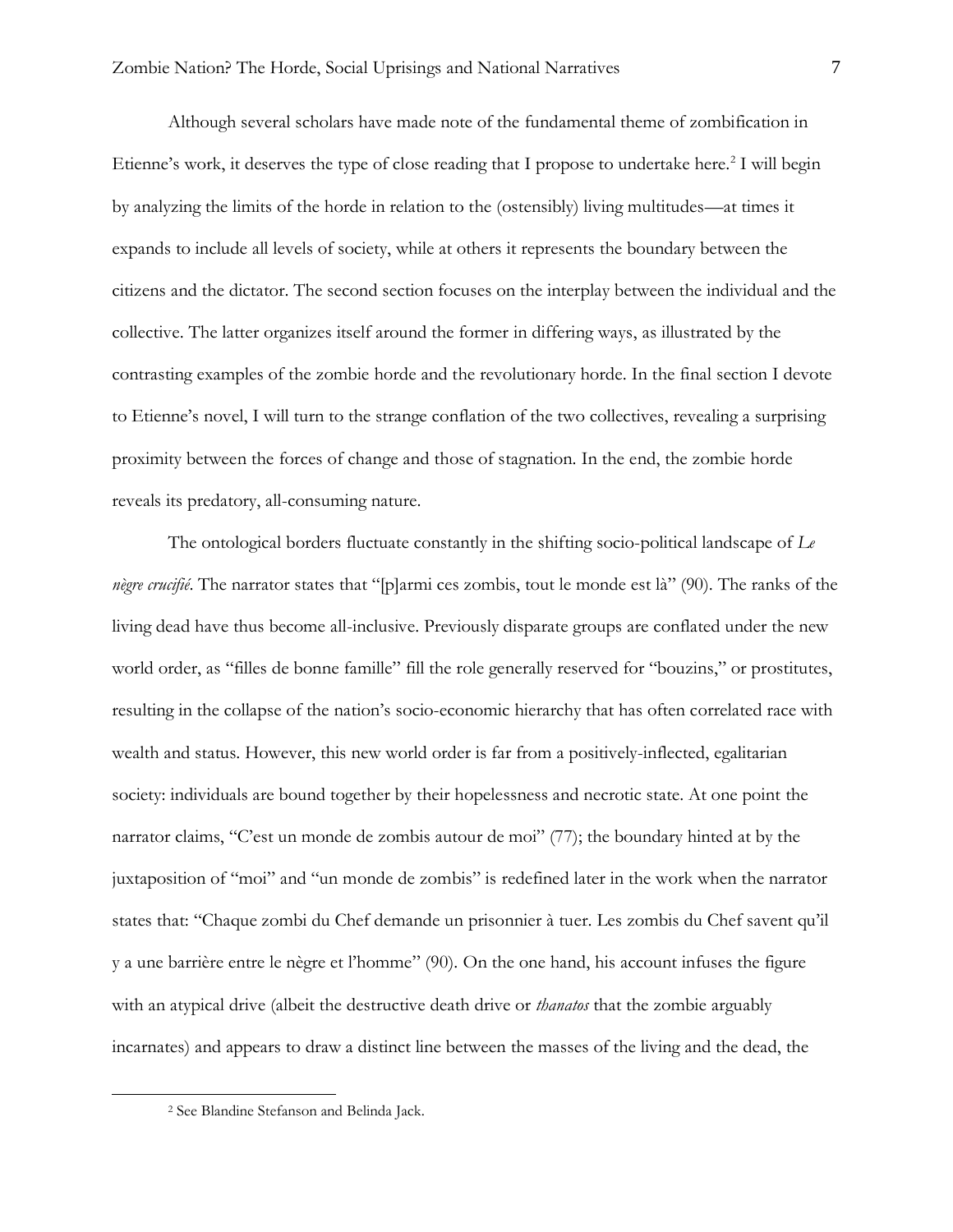latter wishing for the annihilation of the former. On the other hand, the fulfillment of the zombies' murderous desire would paradoxically entail the ontological conflation of the two disparate groups, as the prisoners would join their killers in death. The reference to "le même décor où se ressemblent et s'assemblent des zombis," which echoes the adage "Qui se ressemble s'assemble," further emphasizes the idea that, as a group, the zombies are a homogeneous collective (113).

A similar tension between separation and conflation occurs in the culminating scene of the narrative. The bloody climax is presented in three stages: the first stage describes the President's legions; in the second, a revolutionary critical mass organizes around the narrator's double, transforming from a disorganized crowd into a revolutionary body in order to confront the zombie army; the third stage depicts the battle between the two groups and the subsequent dispersal of the revolutionary group. Globally, the passage illustrates two major issues, namely the interplay between the One (the President or "mon personnage") and the Many (the zombies or the revolutionary masses), and the simultaneous conflation and contrasting of the two hordes.<sup>3</sup> The first paragraph details the reliance of the President on his undead minions: "Le Chef a peur. Justement, on vient d'exécuter le Président de la Corilla. Pour des crimes envers la Patrie. Ceci redouble la peur du Chef. Vingt mille zombis l'entourent. Même si on tire une balle, elle ne peut pas l'atteindre. Les zombis sont là pour manger la balle" (119). This initial paragraph of the scene establishes the intimate connection between the President and his throngs. The multitudes initially seem to form a force field around him, as the "[v]ingt mille zombis [qui] l'entourent" are invisible yet powerful. In this way, they act as a barrier between their master and the crowds that threaten his power.

Two paragraphs later, the narrator offers a slightly different take on the relationship, suggesting the horde is not merely a brute physical presence; rather, "[c]es zombis sont vraiment des morts que le Président fait revenir à la vie. Lui seul peut les voir et leur parler." The President here

<sup>3</sup> I am borrowing Shawn McIntosh's terms to describe various fearful reactions to zombification.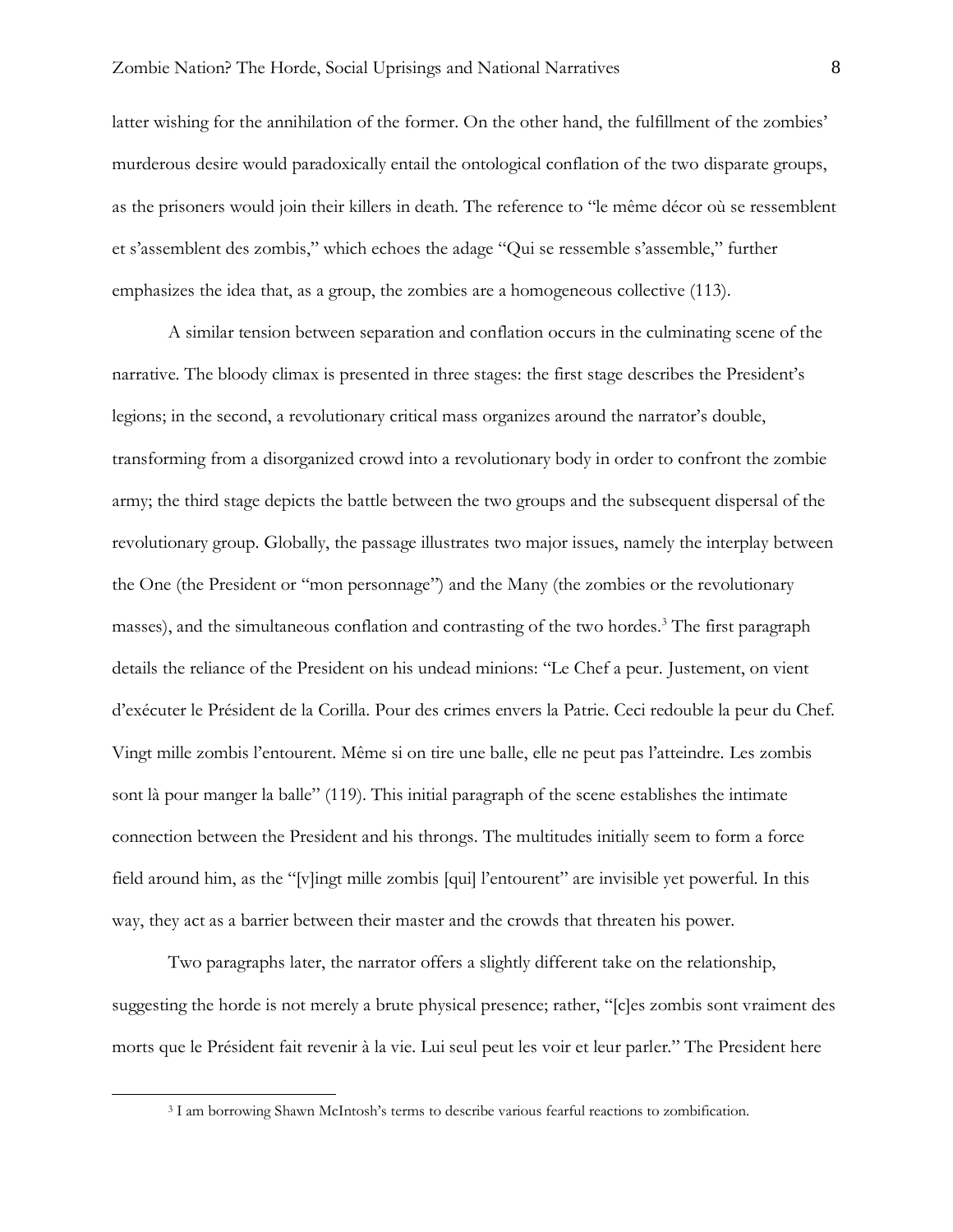appears not only as the physical center of the horde, but also as its nerve center, since he is the only one capable of communication with the zombies—by extension, he is the one controlling them, the single entity around which the swarm is organized. In "Idéologie et appareils idéologiques d'État," Louis Althusser evokes a similar dynamic when he writes, "Nous constatons que la structure de toute idéologie, interpellant les individus en sujets au nom d'un Sujet Unique et Absolu est *spéculaire*, c'est-à-dire en miroir, et *doublement* spéculaire : ce redoublement spéculaire est constitutif de l'idéologie et assure son fonctionnement" (132). This specularity seems to be at work in *Le nègre crucifié* as well where the undead reflect the ideology of the dictator. Paradoxically, this transformation into subject entails, in the case of zombies, the annihilation of markers of subjectivity such as consciousness and desires. Indeed, the president's will becomes that of the zombies, as he sends them to undo the "foule de poitrinaires qui sont en rébellion" (119). The zombies also fulfill the role of repressive state apparatus (police force, army, militia). Thus, while Kaiama Glover rightly asserts that "the zombie in Haiti is a victim—deserving of pity more than fear," Etienne's zombies are striking in that they embody the role of predator in addition to that of prey (59).

The revolutionary crowd is, much like the zombie horde, organized around a singular figure: "mon personnage," the narrator's double. The battle scene describes how, inspired by an old revolutionary from the Occupation, he manages to assemble a critical mass by blowing up a stick of dynamite in front of the Presidential palace: "la foule croit à un miracle: on vient de faire du désordre devant le palais du Président de la République d'Haïti" (119). It is his literally explosive action that serves as a catalyzing agent around which the revolutionary forces assemble: "la foule croit à un miracle." For the multitudes to unify against the *status quo*, the individual must first act alone. An earlier passage reinforces the sense that actions, rather than words, are essential. The narrator's double seems to express this very thought to himself, in what appears to be free indirect speech: "[s]i un seul pouvait crier à l'injustice, il serait facile pour lui de se procurer des armes, de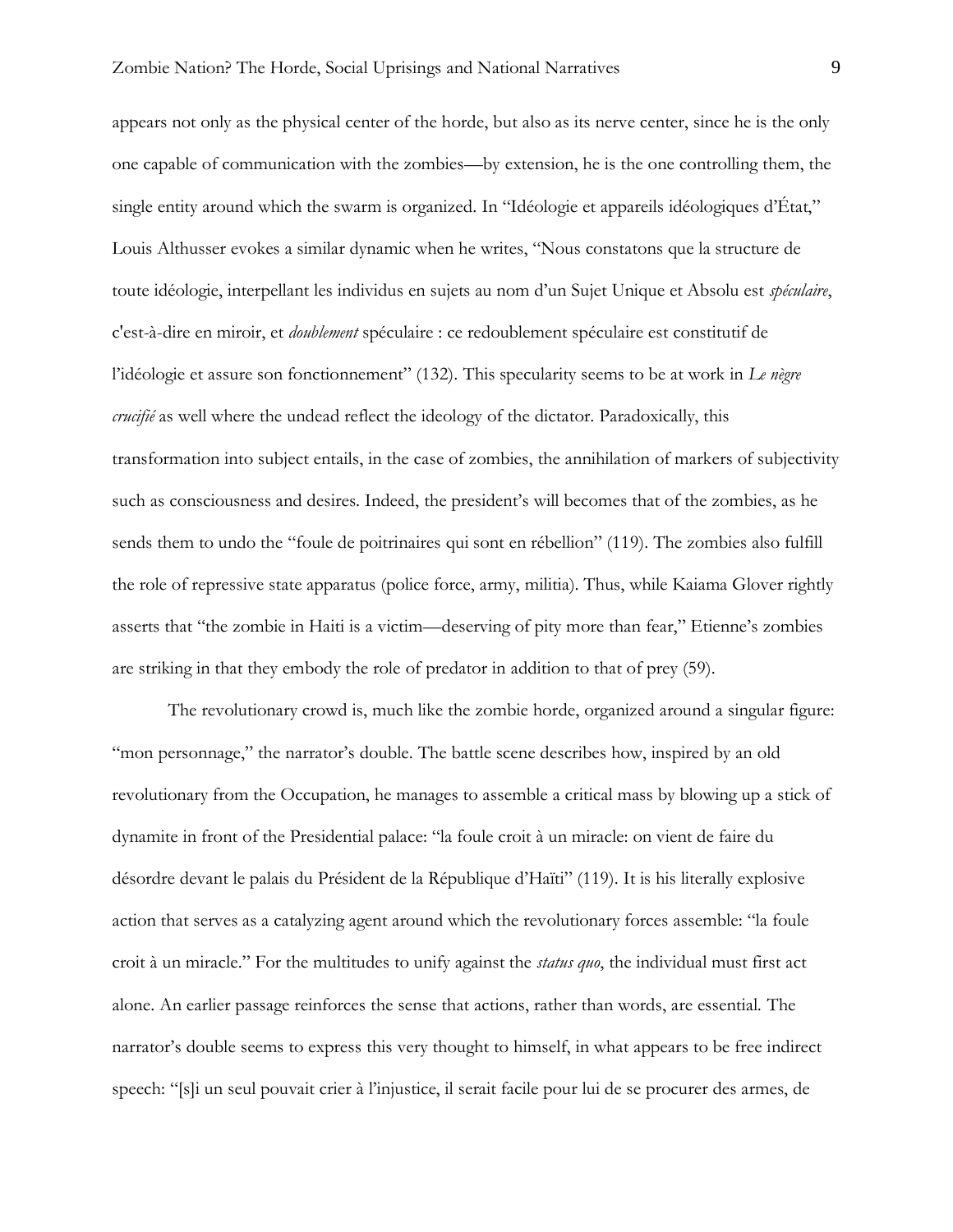faire aussi des morts qu'il opposerait aux zombis du Président" (90). Later, however, he comes to the realization that "les mots ne sont pas et ne font pas la RÉVOLUTION" (93). Finally, even action falls short: revolutionary action is simultaneously what leads to the downfall of the revolt. The narrator describes this final defeat:

> Le Président se sent en danger. C'est la première fois qu'on fait une telle action. Au même moment, il lance ses zombis à la poursuite de cette foule de poitrinaires qui sont en rébellion. C'est maintenant une bataille si grande que même les blancs touristes sont effrayés. Une bataille entre morts vivants et zombis. On reçoit des coups de crosse de fusil. Il ne voit pas ceux qui les donnent. Ces zombis sont vraiment des morts que le Président fait revenir à la vie. Lui seul peut les voir et leur parler. La foule que dirige mon personnage est prise de panique. Elle se disperse sous la pluie. Mon personnage est seul au mitan des miliciens. (119)

Unlike the zombies who act as an extension of the President, the organizer of the rebellion cannot fully control the multitudes he is leading. The crowd's heterogeneity becomes clear as "[la foule] se disperse sous la pluie," the multidirectional flight demonstrating the presence of individual drives and consciousnesses within the revolutionary horde. Conversely, the zombies' lack of vitality and willpower makes them obedient and unable to flee even in the face of annihilation. Although the revolutionary masses may seem equivalent to the President's undead guards, they are no match: the former, while directed by a single figure, are the self-constituting product of individuals still in possession of their own will, hence their ability to disperse; the latter have been assembled forcibly, and though they include distinct entities, the guards function solely according to the President's agency. And yet, the altercation is described as "[u]ne bataille entre morts vivants et zombis." The use of synonymous expressions—the Creole *zombi* or *zonbi* is often translated into French as *mortvivant*—evokes the ways in which internecine conflicts create a false sense of difference within the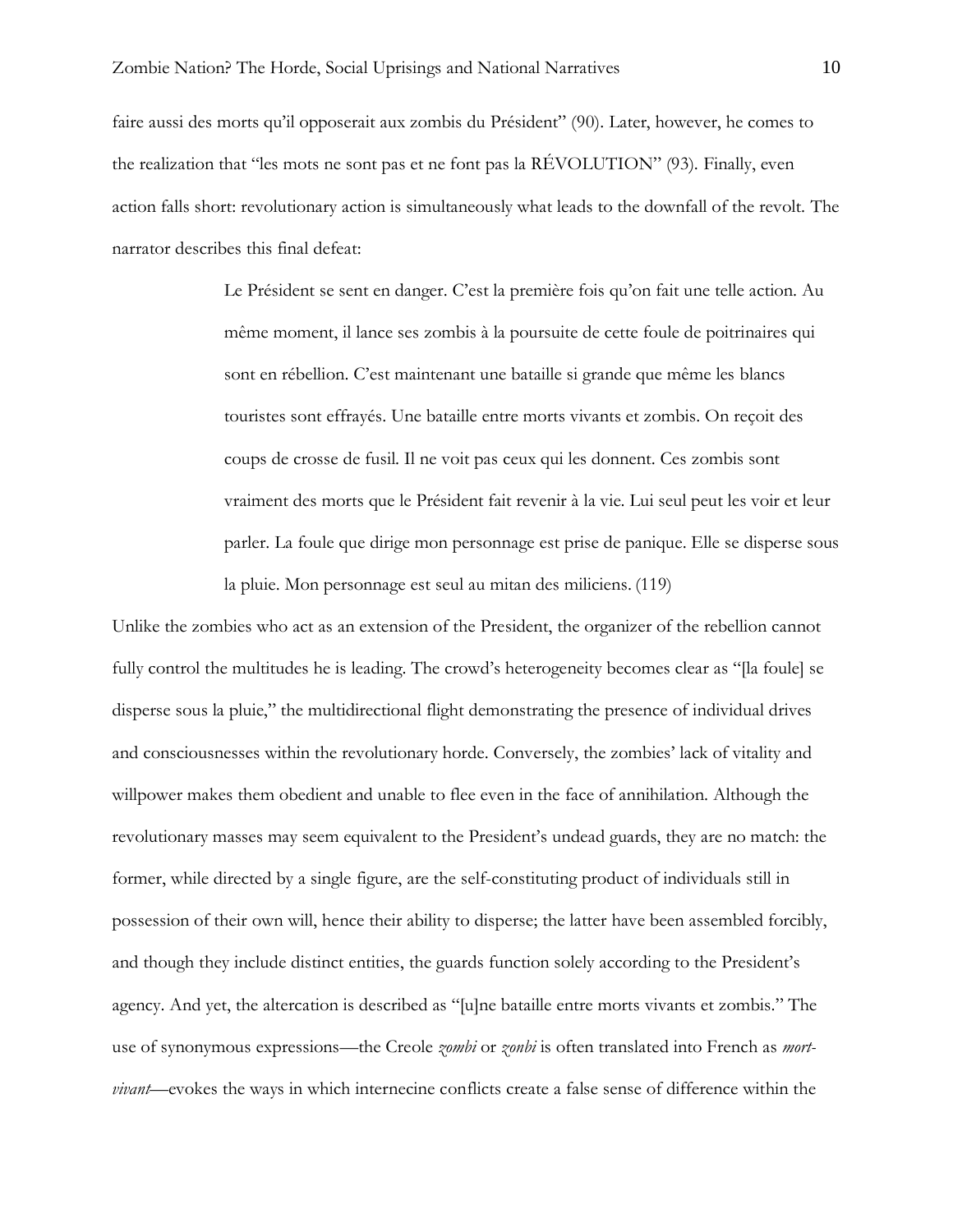nation, pitting one mass against another while simultaneously *collapsing alterity* through dehumanizing anonymous violence. An earlier passage similarly describes a battle taking place on an internal landscape between the narrator and his double as a futile game: "On se déchire. On se fait la guerre. Il n'y a jamais de gagnant, ni de perdant. Nous assemblons nos matériaux. Nous occupons deux camps. Nous nous bataillons, en courant" (96).

In the end, the omnipresent theme of zombification and the constantly shifting semantic field of death evoke the all-consuming nature of totalitarian regimes. While an act of resistance creates the collective consciousness necessary for the transformation of the "foule de poitrinaires en rébellion" into a force to be reckoned with, their uprising is short lived. The revolutionary forces are defeated under the blows of the President's undead army, causing them to disband. The potential that was promised by their collectivity is thus dispersed, in turn signaling the collapse of heterogeneous, revolutionary groups within the nation into sameness and stasis. If the collective consciousness of the revolutionary multitudes allows them briefly to become a threat to the President's power, the zombies' lack of consciousness and the annihilation of their individuality through their psychic death keep them banded together as an army of the undead. This horde does not hunt human flesh to eat or infect its prey; nevertheless, it spreads its ontological state to those inflamed with the spark of life, wreaking death and requiring complicity wherever it goes. In this way, Etienne depicts Duvalier's Haiti as a zombified nation that is both victim and victimizer, and wholly consumed by the will of one man. Although the United States government is implicated in this consumption, it results primarily from within: the nation preys on itself.

#### **The Proletarian Horde: Frankétienne's Les affres d'un défi (1979)**

As opposed to the violently predatory militias in *Le nègre crucifié*, the zombies that people Frankétienne's 1979 novel *Les affres d'un défi* fit the passive, apathetic mold that predominates in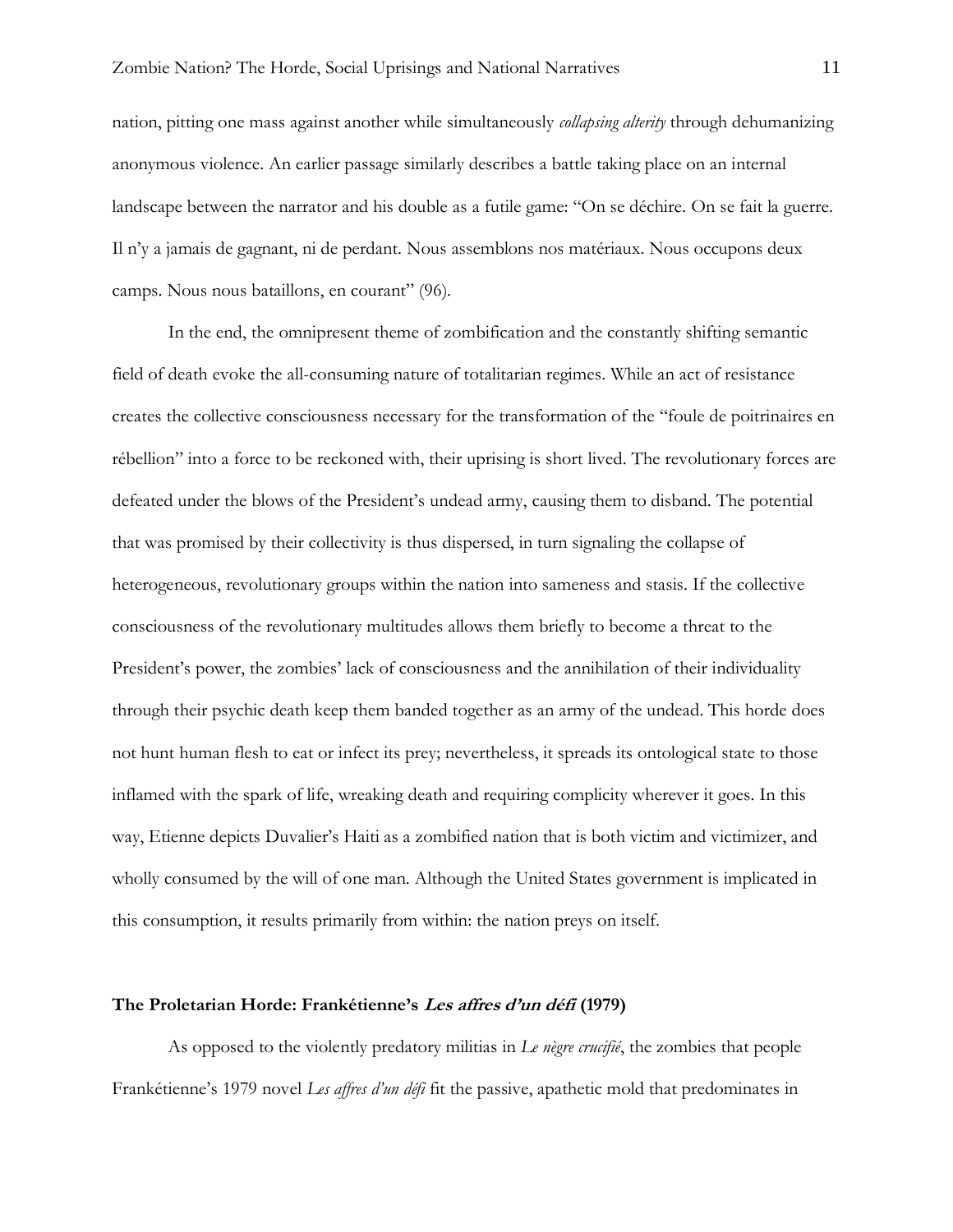depictions of the soulless corporeal Haitian folkloric figure. They are beasts of burden and toil ceaselessly in the fields of their master, Saintil. In stylistic terms, the work initially appears quite fragmentary, reflecting the *nouveau roman*-influenced spiralist aesthetic theorized by Frankétienne and others.<sup>4</sup> Indeed, the narrative voice constantly shifts between the third person and the first person plural or singular (representing, perhaps, the zombies' collective interior "monologue" or the voice of the terrorized townspeople). Likewise, the chronology of the work seems to progress in fits and starts. Passages in boldface, italics, and roman type alternate in no particular pattern and do not seem to represent any particular point of view. Little by little, the tale of a zombie uprising takes shape. What emerges through the textual and thematic chaos is the tyranny of the zombie master over a small Haitian town and the zombification of a singular young man, Clodonis, whose integration to the horde eventually precipitates their freedom. Only once Sultana, daughter of zombie master Saintil, frees the living dead from their catatonic state through the reviving power of salt, are they able to mobilize and take down their oppressors. While the work could be read as an allegory of the Duvalier dictatorship during which it was published, it also takes on a more global significance at the end when zombification comes to symbolize all forms of oppression throughout the world, including slavery and the exploitation of workers under capitalism. The novel's theme of the cockfight is emblematic of the struggle against these similar forms of injustice. Indeed, the central role of the Haitian pastime is even more pronounced in regards to Frankétienne's 1974 Creole-language sister text to *Les affres*, which shares the French-language text's thematic concern with zombies but is entitled simply *Dézafi*, the Creole word for cockfighting. Several scholars have studied these works alone or in comparison.<sup>5</sup>

<sup>4</sup> He elaborated the theory with fellow Haitian writers René Philoctète and Jean-Claude Fignolé. For more on spiralism, see Kaiama Glover, *Haiti Unbound*.

<sup>5</sup> See Rachel Douglas, *Frankétienne and Rewriting*. Maximilien Laroche argues: "*Dézafi*, sans aucun doute, marque un tournant de la littérature haïtienne puisqu'il nous révèle une transformation de notre perception collective du personnage romanesque du zombi" (169). The turning point he is referring to is the importance of dezombification.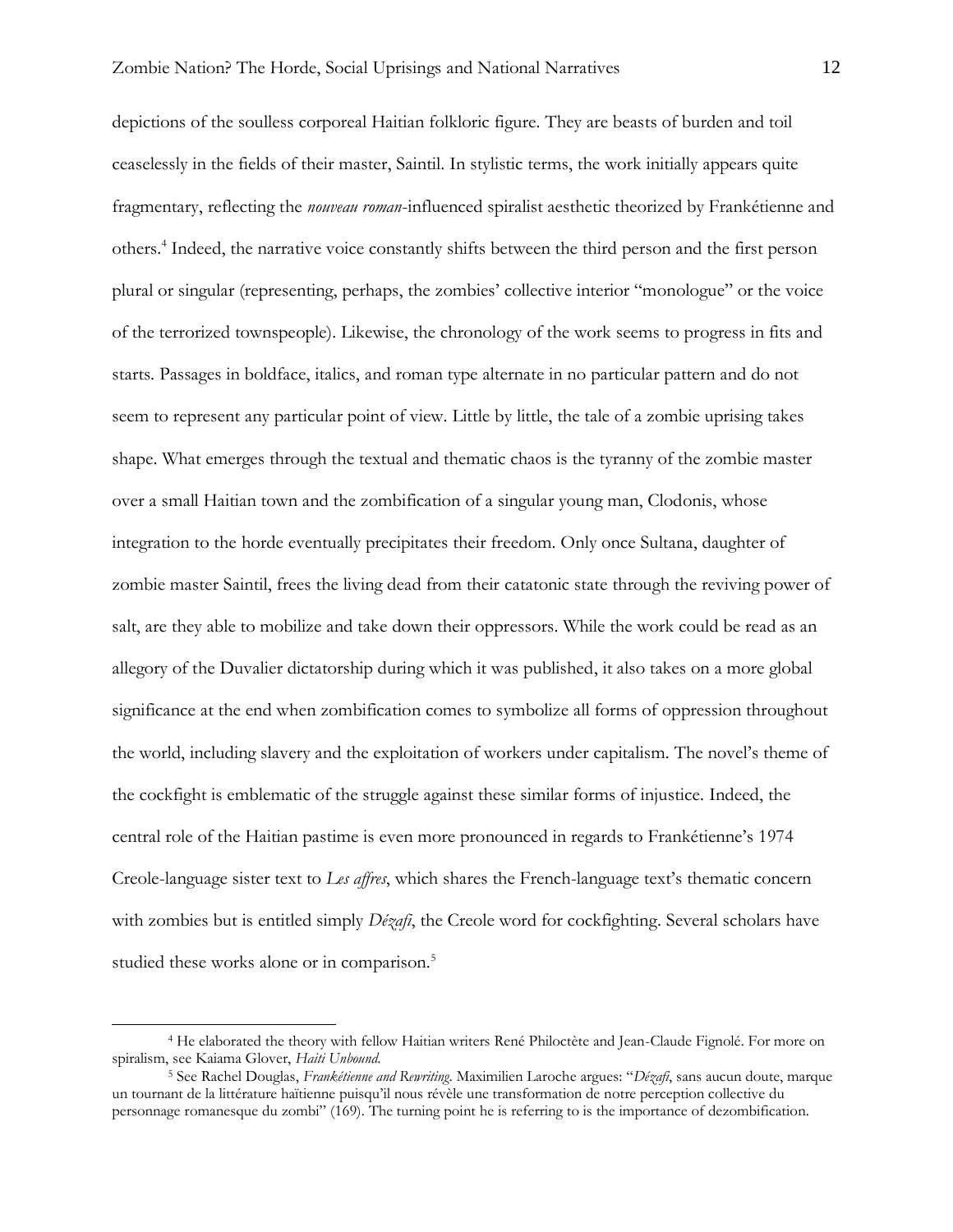While the thematic treatment of the living dead in *Les affres d'un défi* has been extensively noted, the means and functions of work's horde merit a comprehensive investigation. I will thus explore how Frankétienne's novel depicts the mechanisms through which the passive zombified *herd* is constituted, then disbanded and reformed as a dynamic dezombified *horde*. This series of transformations closely mirrors Hardt and Negri's description of the disorganized masses becoming "an insurgent multitude against imperial power"—a metamorphosis the critics describe as ontological in nature (394). My examination hinges on the process of depersonalization implicit in the process through which the living are transformed into the living dead—and its reversal, which is effected both thematically and textually at the end of the novel. Three key scenes illustrate this cycle. The first scene, in which the exceptional Clodonis is resurrected and prepared for "son intégration dans l'immense famille des démembrés" (83) depicts the incorporation of the individual subject into an unindividuated mass, whose composition is mediated by a power that "extends throughout the depths of the consciousness and bodies of the population" (Hardt 24). Notably, this integration can take place only after an ontological shift and the reduction of alterity, that which makes him singular in regards to the rest of the group. The reversal of this transformation takes place in the second scene when Sultana forces Clodonis to consume salt, a substance forbidden to zombies according to Haitian folklore since it awakens them from their catatonic state, although the extent to which they may awaken remains up for debate.<sup>6</sup> The salt restores not only his volition and consciousness (elements integral to the *ti bon ange*) but also his memory. His renewed ability to remember in turn pushes him to revive the rest of the horde. Following the collective transformation of the living dead into "bois nouveaux" or revived zombies, the third and final scene represents the formation of an entirely new type of multitude comprised of individual subjects.

See also Kaiama Glover on verbal prohibition of the zombie in the French-language text (107).

<sup>6</sup> In *The Magic Island*, William Seabrook describes a second-hand account of a group of zombies given salted candies who, once revived, seek their graves, trampling the mother of one of the unrecognizing zombies in their attempt to get back into the earth (99).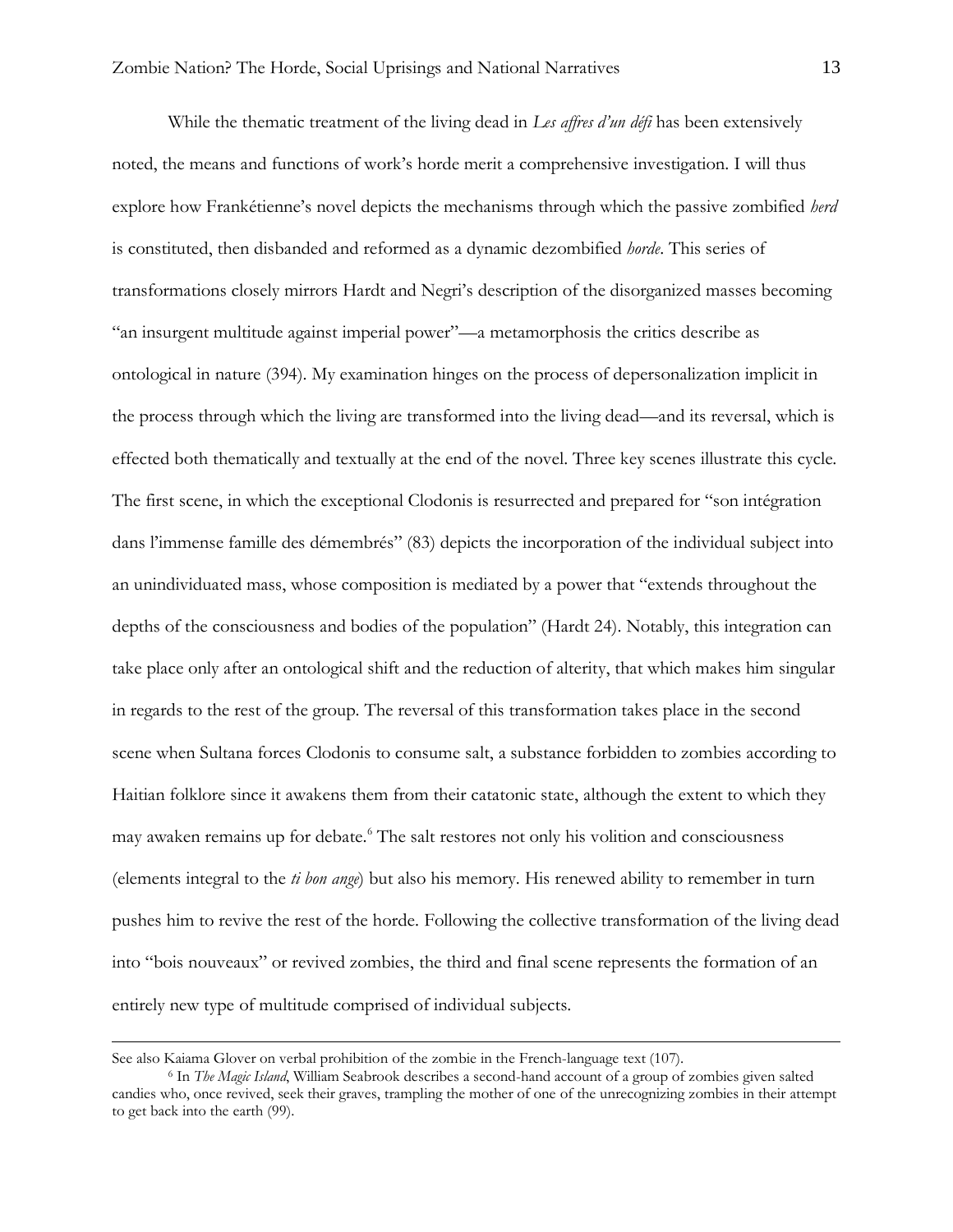Unlike the zombies in *Le nègre crucifié*, some of the individual members of the horde are named in *Les affres*, thus seemingly setting them apart from the crowd. And yet, this individuation is quickly subverted. When Clodonis undergoes the transformation into a zombie, he is forced to walk down the streets of his town while crying out: "Voilà que passe Clodonis!" (75) This naming process functions as a warning to single him out as a negative example of what happens to dissidents and illustrates the eradication of the individual and its incorporation into the masses. Other moments further mitigate personalized references to Clodonis and other zombies by providing descriptions of the horde in nebulous, unindividuated terms. The bestial vocabulary used in the previous scene to describe Clodonis's introduction into the horde is repeated frequently when the multitude is described. For example: "Saintil se carre dans un fauteuil. À ses pieds, un troupeau de zombis à genoux sous le péristyle" (8), "**des milliers de zombis pullulent dans ses champs de riz**" (59), "*Ils ont parqué des milliers de zombis dans des cellules exiguës privées de tout système d'éclairage et d'aération*" (168); and, although the zombies are not directly referenced: "**La terre a été profondément remuée, labourée par une horde de bêtes affamées**" (113). In these quotes, several verbs and nouns suggest the animality of the zombies: *pulluler* (to swarm or proliferate), *parquer* (to pen or coop up), and *troupeau* (herd). While the *pulluler* suggests the potential threat of a swarm of insects, *parquer* and *troupeau* connote the passivity of domesticated herds. By extension, the multitudes are portrayed as unthinking, passively serving masses. They represent the polar opposite of the unchained power of wild beasts. The Deleuzian concept of the *devenir-animal* allows me to highlight this difference. When Deleuze and Guattari assert that "sous leur forme de meute, les rats sont des rhizomes," they use their influential concept of the rhizome—which privileges heterogeneity, multiplicity and horizontality—to highlight the amorphous and teeming nature of the pack (13). The animal and the *devenir-animal*, as they define it, both do not represent an altered state of the individual, but its relation to multiplicity. Deleuze and Guattari's understanding of the pack is a formation that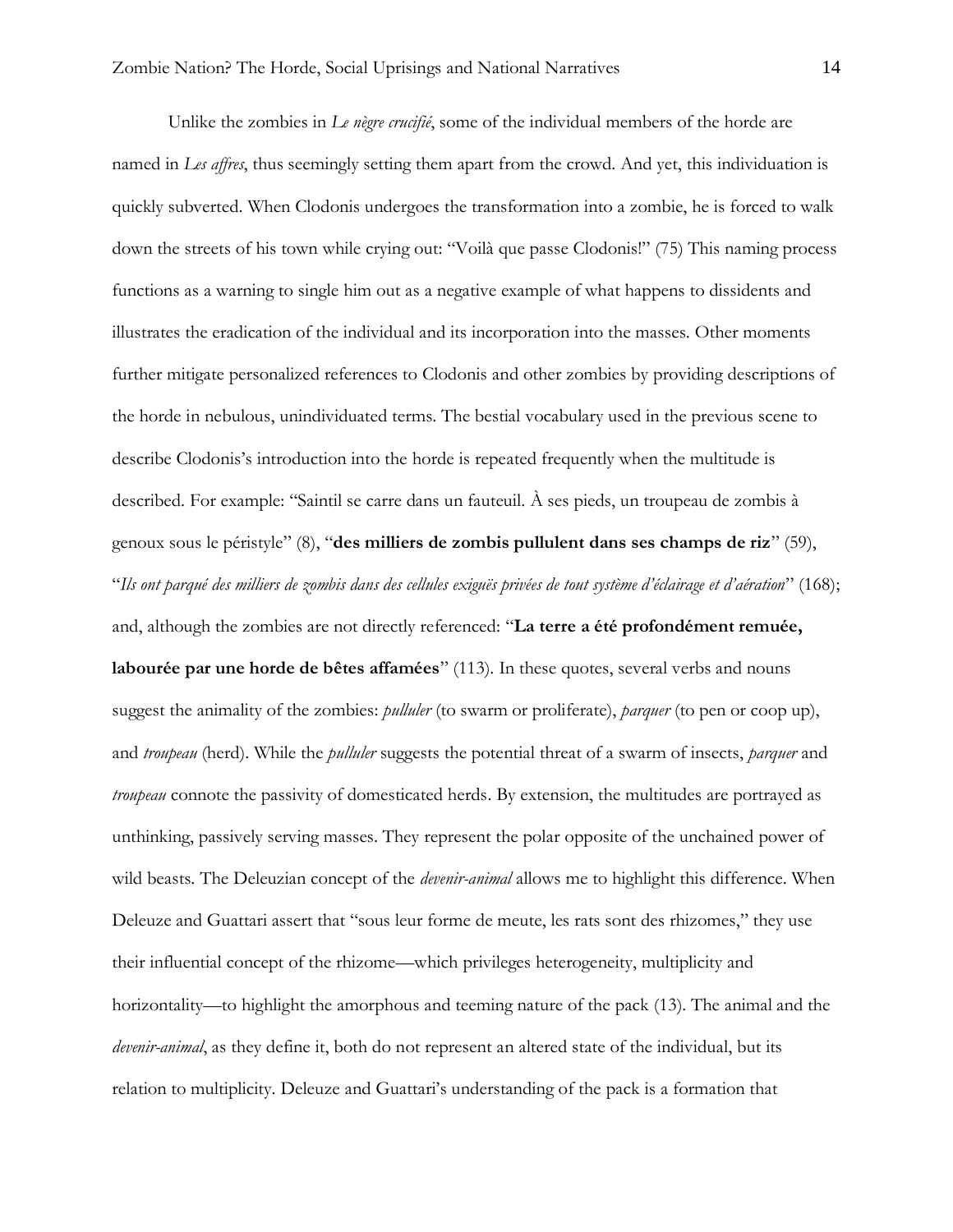constantly evolves, consisting of discrete entities that do not constitute an entirely coherent unit. The zombie herds in *Les affres*, on the other hand, are part of an overarching order, defined by its domestication and stable hierarchy, and although it technically represents the multitude, in fact the undead act as extensions of their master rather than as individuals. It is not, we will see, until the zombies become *man* once more (it is predominantly a gendered issue: while female zombies are mentioned, none of the former zombies are specified to be women), that the horde exemplifies the sort of rhizomatic form of the *devenir-animal*.

Much of the process of zombification is predicated on the annihilation of identity. In a complementary manner, dezombification functions by the restoration of personality, through elements like volition, feelings, and consciousness. And yet, in *Les affres* this eminently *individual* experience is situated in relation to the *collective*. The turning point leading to the fundamental shift in the horde cannot take place without the intervention of an outside agent, Sultana, whose physical desire for Clodonis, coupled with Zofer's attempts to use it to blackmail her into sexual compliance, drive her to feed the object of her desire the salted concoction that will awaken him. Once underway, this transformation is depicted as a delayed cognition of the repressed past Clodonis could not process in his zombified state: "Sous forme de séquences discontinues, il revoit, de manière floue, le film de sa vie" (186). He is able to recollect several events of his life, including those that led to his zombification. The text transcribes his stream of consciousness by leaving out punctuation and using the first-person narrative voice, thus signifying human thoughts and memory. While amorous desire motivates Sultana, the recovery of memory and ensuing rage pushes Clodonis to revive his fellow zombies: "Reconstituant, en fragments épars, les souffrances vécues comme dans un long cauchemar sous les griffes de Saintil et de Zofer, Clodonis se déchaine en beuglant, tel un taureau enragé. […] Puis, il bondit dans la cour, défonce toutes les portes des cellules et distribue le bouillon salé à tous les zombis de l'habitation" (189). In his return to life, Clodonis precedes the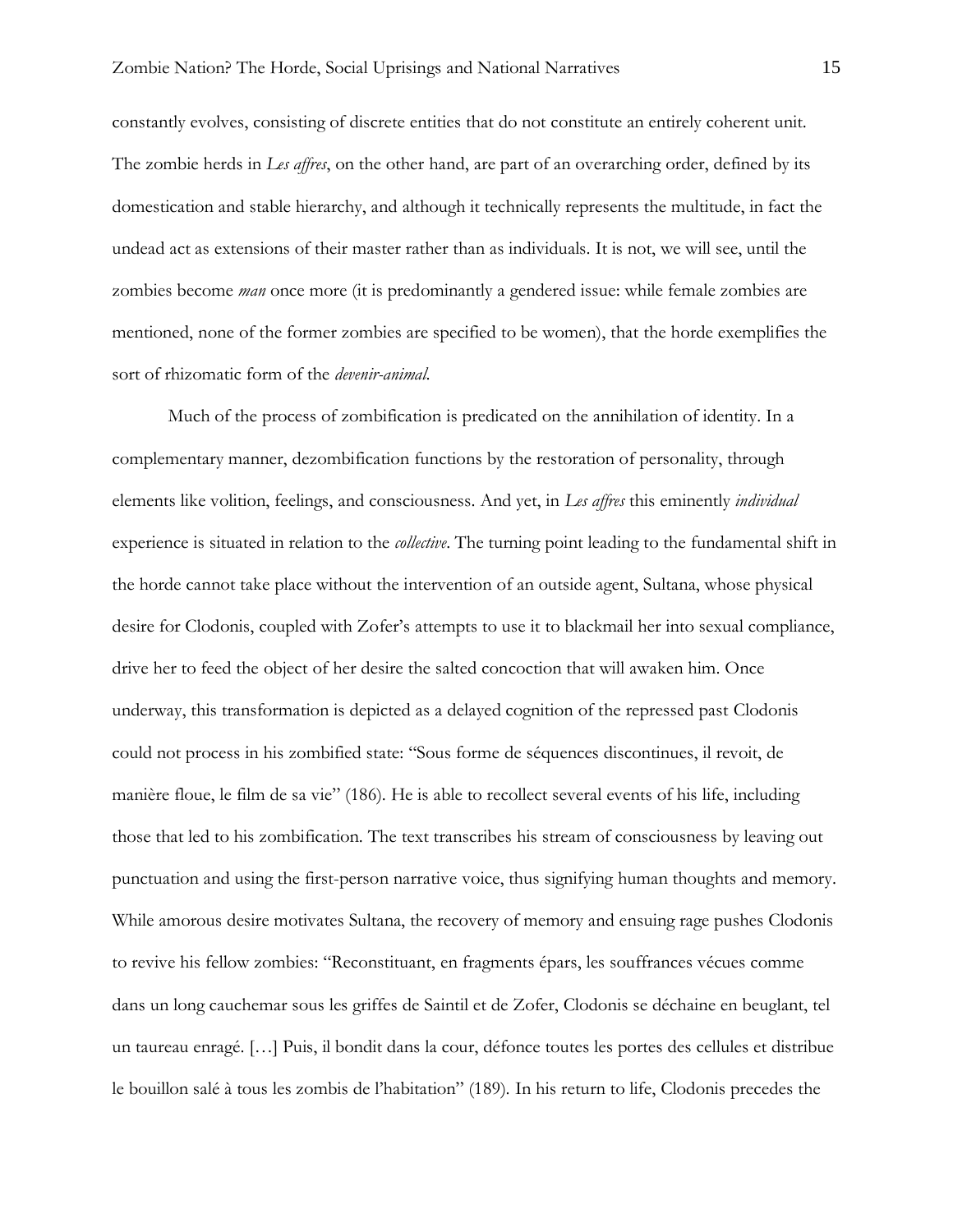rest of the zombies but the subsequent dezombification of the group mirrors his own slow recovery of memory. After the remainder of the horde ingests the salt, "des voix se déchaînent nourries par un flux de pensées imprécises où la raison cherche sa route hors de la gangue des fantasmes, dans un enchevêtrement de cris et de paroles" (189-90). Another passage follows that is narrated in the first person singular and devoid of punctuation. A major difference stems from the fact that, unlike the previous scene focusing presenting only snippets from Clodonis's memory, this one seems to simultaneously interpret the individual, testimonial narratives of numerous members of the collective. It is memory that allows the former zombies to regain their individuality while retaining the coherence as a horde.

After this initial awakening, the order that was imposed upon the zombies by Saintil and Zofer dissolves. A new kind of multitude emerges, one that is perhaps best described as mob-like in form, since it is defined by chaos and unbridled anger, and driven by the sudden return of drive and willpower to the masses. The first act of this mob is to destroy the residence that formed the heart of its former master's power. The subsequent disarray is evoked both thematically and formally: "Revivifiés par le sel, les anciens zombis, devenus bois-nouveaux, emportés par la rage vengeresse, s'agitent, détruisent, fouillent, bouleversent de fond en comble l'habitation de Saintil. Bousculades. Reversement des murs de l'enfer. Le feu se propage à travers les champs" (191). The long string of destruction-themed verbs conjures up the simultaneous perpetration of each action by the multitudes, while the nominal sentences that follow ("[b]ousculades," "[r]enversement des murs") reflect the immediacy of their actions. After the complete demolition of the house, "[l]es boisnouveaux, tels des chiens affamés pris de rage, se précipitent hors de l'habitation dans une horrible anarchie" (193). The passive herd of beasts of burden seems to have undergone a complete transformation into ahungry pack of wild dogs. The expression "une horrible anarchie," and subsequent assertion that "[l]a raison s'égare et les pulsions ténébreuses émergent, l'instant même où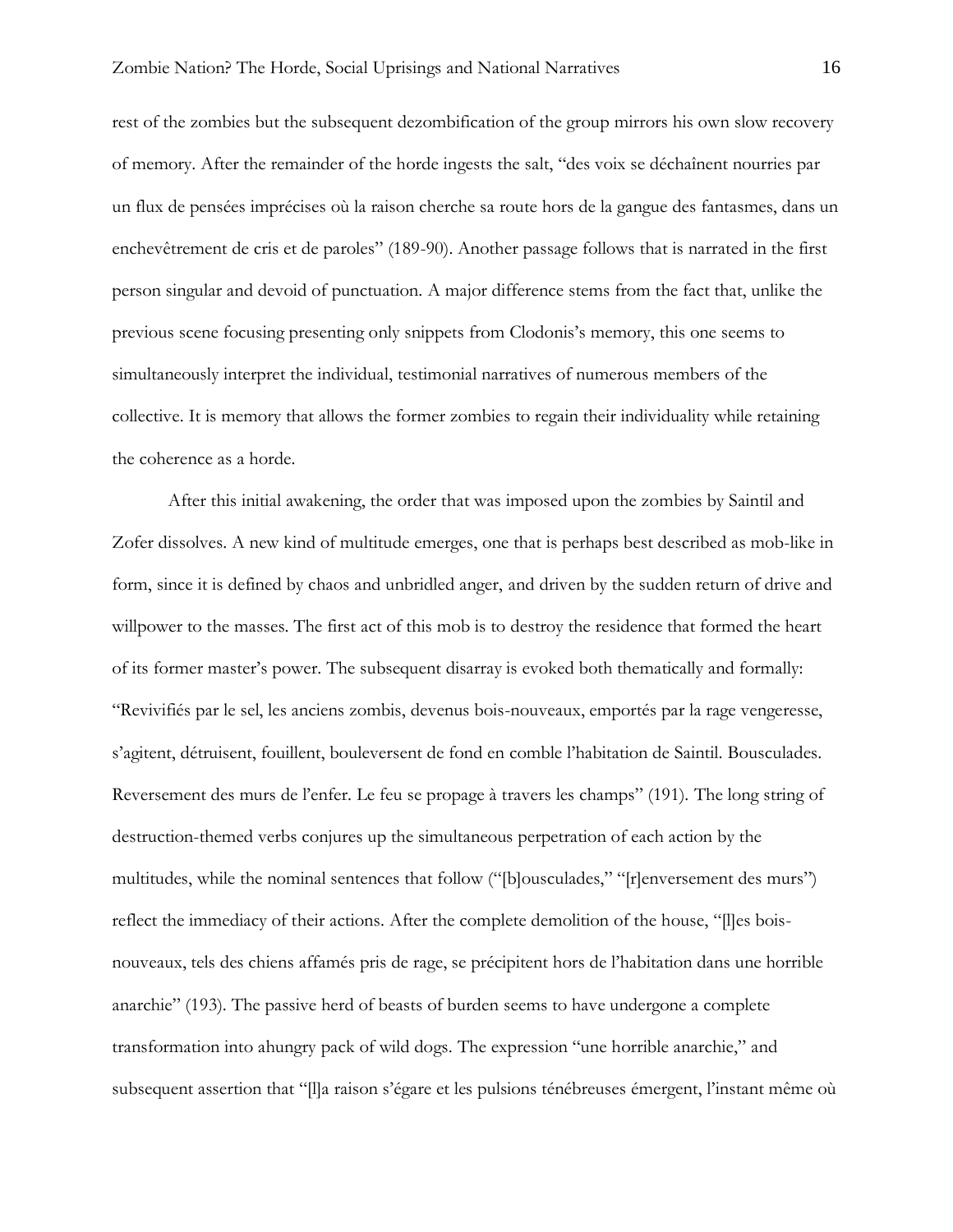tout devient possible: la barbarie, le viol, la fuite solitaire, le refuge familial, le pillage, la destruction aveugle, la pagaille," imply that a world without order is not a viable alternative to the totalitarian society (193).<sup>7</sup> That solitary flight and family refuge should be placed along the lines with rape and pillaging suggests that the lack of solidarity found in this chaotic mob is equally detrimental to the community. As the verb "s'égarer" suggests, the initial awakening of the zombies' individual intellects is highly problematic if the revived men are not directed towards the right targets.

Tellingly, it is only after a speech by Clodonis, in which he exhorts, "[n]ous devons éviter la dispersion et la violence gratuite"—dispersal once again seen as a threat detrimental to a directed and united consciousness—, that the horde integrates the peasants into its ranks and crushes Saintil himself (193). If the first stage in the evolution of the dezombified horde is defined by a vengeful mob mentality, the masses next take on yet another form, described as "la coalition des paysans et des bois-nouveaux" (198). Unlike the angry mob that tears down the instruments of Saintil's power, this coalition presents a directional, unified front. This "communauté debout contre la tyrannie" takes shape after Clodonis and Jérôme, a student tortured for his suspected political leanings, articulate this collective will in speeches to the zombies and peasants, a fact that illustrates the power of discourse in organizing the multitudes (198). In contrast with the linguistic chaos of the dezombification scenes, Jérôme's speeches are punctuated and orderly. If the speech format seems to privilege one individual over the many, Jérôme's address seems to channel the energy of the multitude: "quand il parvient à trouver les mots-clés pour exprimer la vérité et convaincre son auditoire, il sent alors s'infiltrer en lui une chaleur immense, la chaleur d'une foule consciente de sa force" (198). This newly united collective differs from the imposed order of the zombie horde in a key way. Its basis and aim are the restoration rather than the annihilation of the individual. As he

<sup>7</sup> In *Frankétienne and Rewriting*, Rachel Douglas suggests convincingly that the corresponding scene from *Les affres*' sister text *Dezafi*, the Creole text rewritten in 2002, was reworked to function as a critique of the process of "déchoucage" that followed the Duvalier regime and "came to be associated with disorganized, widespread, and frequently gratuitous violence" (57).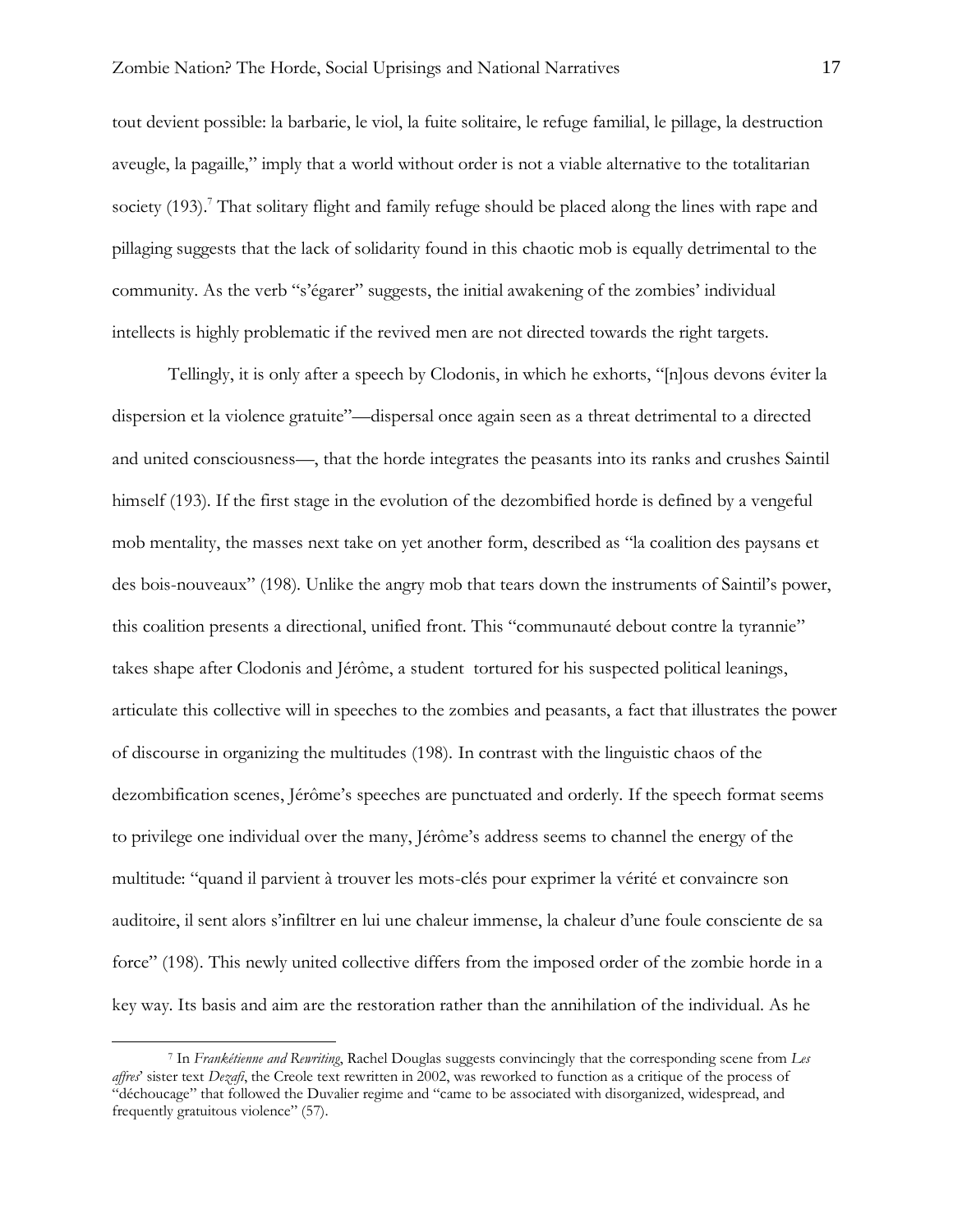rallies the multitudes, Jérôme states: "[b]eaucoup d'autres zombis croupissent dans la misère et l'inconscience au fond des montagnes, à l'intérieur des plaines et jusque dans les villes. Allons les réveiller par le sel. Pour garantir les visas de l'aube, soyons d'infatigables semeurs de sel" (199).<sup>8</sup> The borders of the coalition are thus permeable, allowing for an influx of new members, the "visa" of restored consciousness and freedom being the document that offers entry into the collectivity.<sup>9</sup>

Despite the potential for such calls to collective action to be read as the signs of politically engaged work of the sort elaborated by Jean-Paul Sartre in *Qu'est-ce que la literature*, Rachel Douglas convincingly suggests the Haitian writer's work is not intended to have a specifically socialist import, basing her argument on biographical circumstances and the general vagueness of the means to revolution in *Les affres* (*Frankétienne* 47-50). Nevertheless, since depictions of the living dead toiling in the fields are abundant in the novel, it is difficult to ignore the text's numerous depictions of the zombies as exploited manual workers. Moreover, the "new" proletariat, as Hardt and Negri define it, is comprised not of a select class, but rather of "all those whose labor is exploited by capital, the entire cooperating multitude" (402). This boundary-transcending collective is the type of inclusive mass embodied by the horde in the end, when it comes to include the former zombies and the terrorized peasants. In its shifting ontological states, the horde of *Les affres d'un défi* becomes the concrete representation of a variety of collective formations. Initially embodying the inertia of the passive, unorganized masses—downtrodden manual laborers or the enslaved, victims of the capitalist cogs or of totalitarianism—it comes to exemplify the violence and chaos unleashed by the mob formation, before finally representing the united consciousness of the coalition. While the zombie horde is defined by the annihilation of the individual as it is integrated into the multitude,

<sup>8</sup> The metaphor "semeurs de sel" forms a counterpoint to René Depestre's description in *Bonjour et adieu à la négritude* of the colonized as "[p]euples-zombis, [qui] se firent ardemment voleurs du feu et du sel qui réveillent l'homme dans l'esclave" (10).

<sup>9</sup> If Sarah Juliet Lauro and Karen Embry assert that "the zombie horde is a swarm where no trace of the individual remains," the undead masses serve as a foil to the dezombified horde's individualized multitude (89).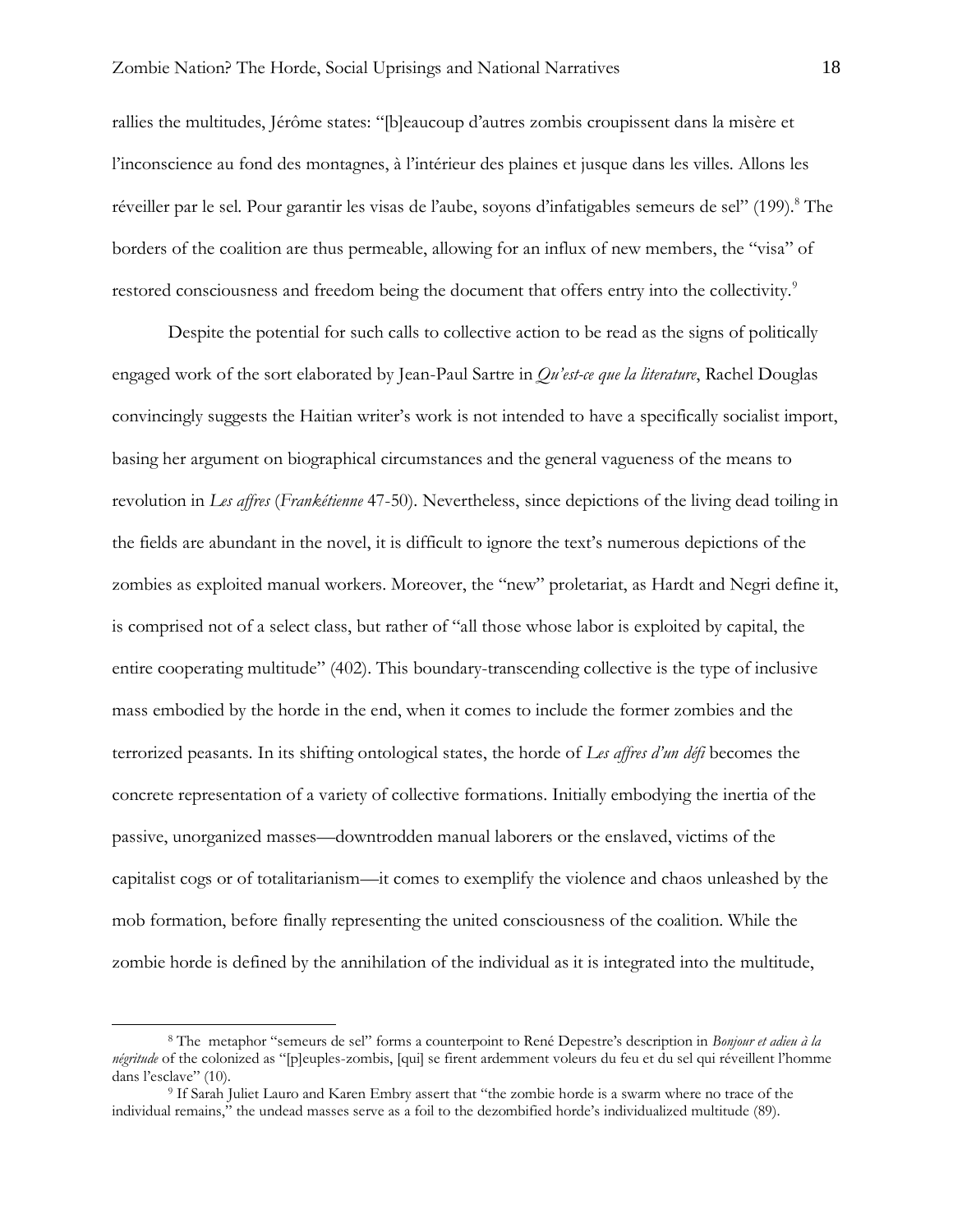the coalition contains the particular within the multiple at its very inception, as the independent volitions of its members coalesce into the same will to freedom. Indeed, while some characters are singled out in their role revolutionizing the horde, a trio of individuals leads the new coalition. Moreover, the revived horde they organize purposely seeks to awaken other zombies to share their newly acquired freedom. If collective action and cooperation is the key theme of *Les affres d'un défi*, the awakening of individual consciousness, memory, will and desire is at the heart of this multitude.

#### **The Phantasmal Horde: Dany Laferrière's Pays sans chapeau (1996)**

Published in 1996, *Pays sans chapeau* is the seventh in Laferrière's series of auto-fictional novels, the *Autobiographie américaine*. It documents the return home of the narrator—alternately referred to as "Vieux Os" or "Laferrière"—on his first visit to Haiti after twenty years in exile. The frontiers between life and death are constantly being explored and reexamined in Laferrière's novel. The titular "pays sans chapeau" is the translation of an idiomatic expression in Haitian Creole that refers to the afterlife (no one is buried wearing a hat). Formally, this division initially appears to be played out in two separate sections. The first, "Pays réel," is defined as "la lutte pour la survie" (47) and is further broken down into subheadings such as "Les objets" (24) or "La langue" (84) that promise a descriptive, realist and/or ethnographic mode of writing; the second, "Pays rêvé," or "tous les fantasmes du peuple le plus mégalomane de la planète" (47), is made up of unified sections that initially deal with more metaphysical questions, including the enigma of the zombie army. Ultimately, these two sections are conflated, and the dichotomy is subverted.<sup>10</sup>

*Pays sans chapeau* is certainly inextricably entangled with its literary antecedents. The novel was published almost twenty years after Frankétienne's tale of a zombie uprising, and more than fifty years after Jacques Roumain's famous 1944 exemplar of the Indigenist movement, *Gouverneurs de la* 

<sup>10</sup> On this issue, see Nathalie Courcy.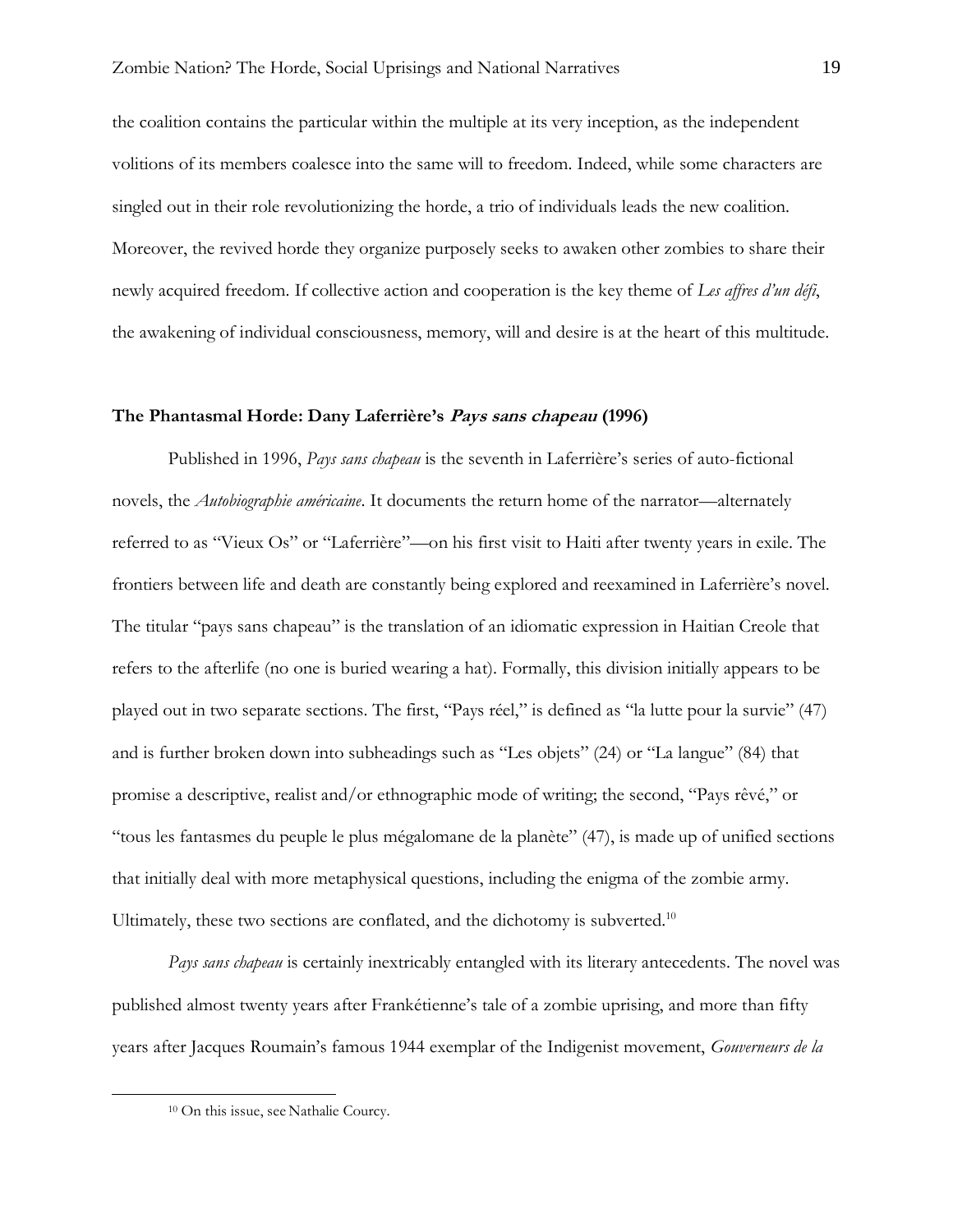*rosée*. Indeed, critical writing on *Pays sans chapeau* has largely dealt with its parodic references to Roumain's (in)famous novel. J. Michael Dash, Martin Munro, and Jana Evans Braziel have all revealed different aspects of this issue. The canonical texts of Roumain and Frankétienne "perform revolutions," as Rachel Douglas calls it, proffering solutions to Haiti's struggles ("Haitian Revolutions").<sup>11</sup> Conversely, Laferrière both refuses any prescriptive message and demystifies the literary *topos* of the collective uprising. By anchoring the zombie horde firmly within the space of the Haitian imaginary, nevertheless inextricably entangled with the historical "real," he speaks to the ways in which national myths are created and transformed, and reflects on how the nation's literary tradition intersects with these legends. Rather than focusing on *Pays sans chapeau* in terms of intertext, I will be exploring how the novel portrays the proliferation of the myth of the undead. First, I will investigate the limits and avatars of the zombie as myth for Laferrière. In particular, I ask how the horde comes into being, not just literally at the level of plot, but meta-fictionally speaking, as a legend.

The myth of a zombie army is one of the recurring elements of the sections entitled "Pays rêvé." Initially appearing in the text when the narrator finds his mother telling a neighbor about her encounter with a *bizango* (the member of a highly-feared secret society), the army embodies Marie's fear that in Haiti, "[n]ous sommes tous déjà morts" (102).<sup>12</sup> Vieux Os initially attributes the story to his mother's "capacité pratiquement illimitée à revivre ses peurs nocturnes" (102). However, her tales move beyond the personal to take on a widespread, national scope. When the narrator asks her what she is afraid of, she answers:

<sup>11</sup> I use Douglas's expression loosely, as she focuses on formal innovations. However, her introduction hints at the thematic revolutions that I am concerned with here and that inevitably echo the major Revolution in Haiti's past.

<sup>12</sup> Similarly, *Gouverneurs* begins with a prediction of collective death spoken by the hero's mother, Délira: "Nous mourrons tous" (1). What appears to be a failed prophecy in Roumain's novel is resituated in the past (tense) in *Pays sans chapeau* where it thus becomes a *fait accompli*.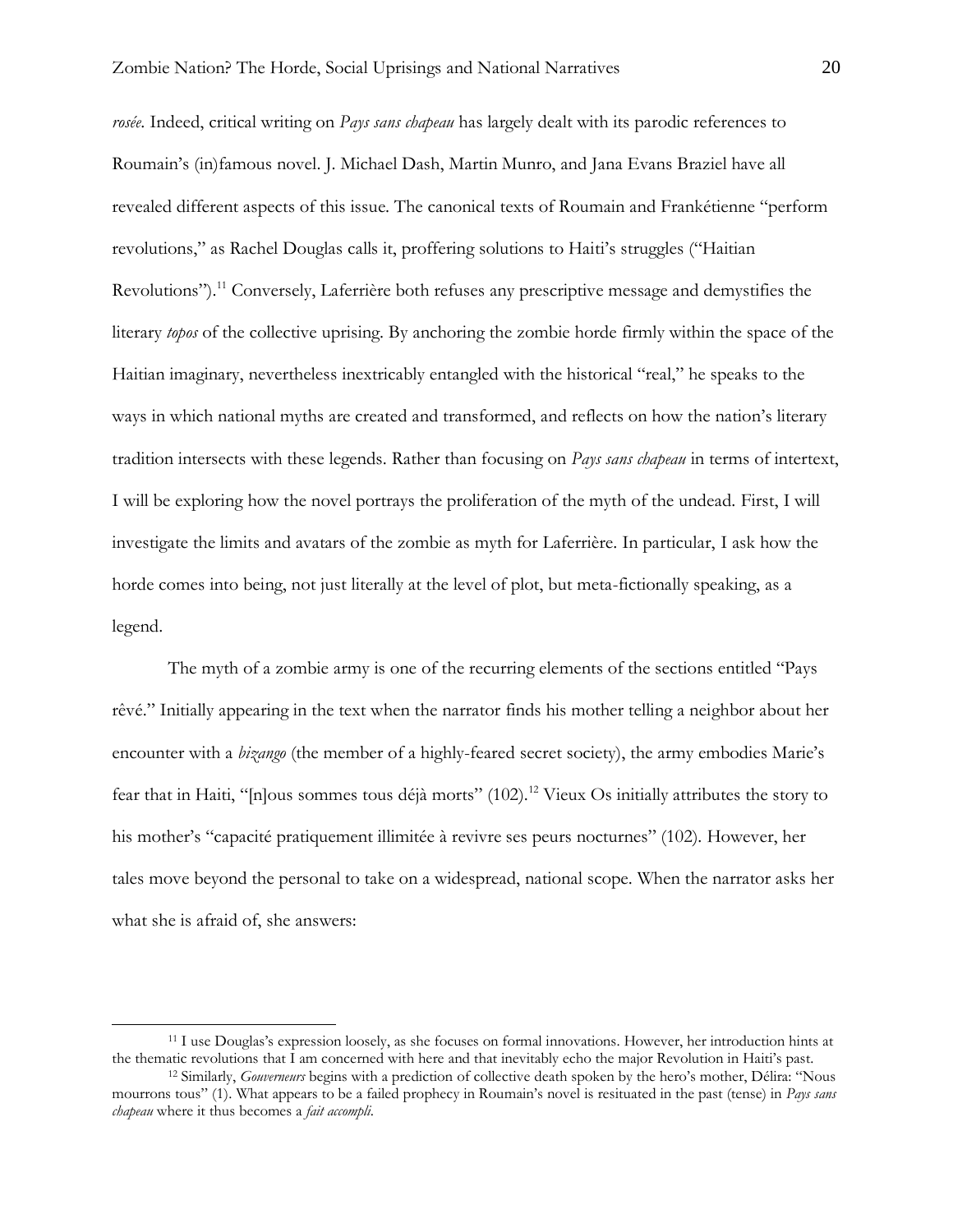L'armée des zombis[…]. Ils sont des dizaines de milliers. Les prêtres vaudous ont ratissés le pays du nord au sud, de l'est à l'ouest. Ils ont ratissé tous les cimetières du pays. Ils ont réveillé tous les morts qui dormaient du sommeil du juste. Partout – ma mère fait le geste en ouvrant ses bras largement et en pointant ses doigts dans toutes les directions. Au Borgne, à Port-Margot, Dondon, Jérémie, Cayes, Limonade, Petit-Trou, Baradères, Jean-Rabel, Petit-Goâve, oui, Petit-Goâve aussi… Ils sont même allés chercher des morts jusqu'au pic Brigand dans le massif du nord. […] Ils sont vraiment allés partout. (49)

Although it is not quite clear *who* exactly his mother thinks is responsible for bringing the dead back to life, the operation appears to be a grim reality. At the textual level, the pervasiveness of this widespread transformation is signaled by the accumulation of place names and the repetition of the word *tout*—"tous les cimetières," "tous les morts," "partout," his mother points "dans toutes les directions"—that almost function as surrogates for the living dead themselves. Although the narrator's mother appears fully immersed in the veracity of her own tale, its fantastic quality is highlighted by her concern with Vieux Os' reaction: he notes, "[e]lle me jette de vifs regards pour tenter de voir l'effet de ses paroles sur moi. Je dois avoir l'air fasciné puisqu'elle poursuit avec un léger sourire au coin des lèvres" (49). This suggests that her story's increasingly hyperbolic nature is largely performative. That is to say, the multitudes grow exponentially in relation to her audience's reaction. The creation of the zombie horde is thus addressed not only as *literal* accumulation of reanimated corpses, but rather also as *literary* or mythic proliferation.

The profusion of the dead found in Marie's description of the zombie army appears not only in textual genres inherently marked as fiction, such as folktales and novels, but also in discourse meant to be read as revelatory of the "real." In typical Laferrière fashion, *Pays sans chapeau* playfully blurs the lines between historical reality and fiction, pulling straight from the newspaper headlines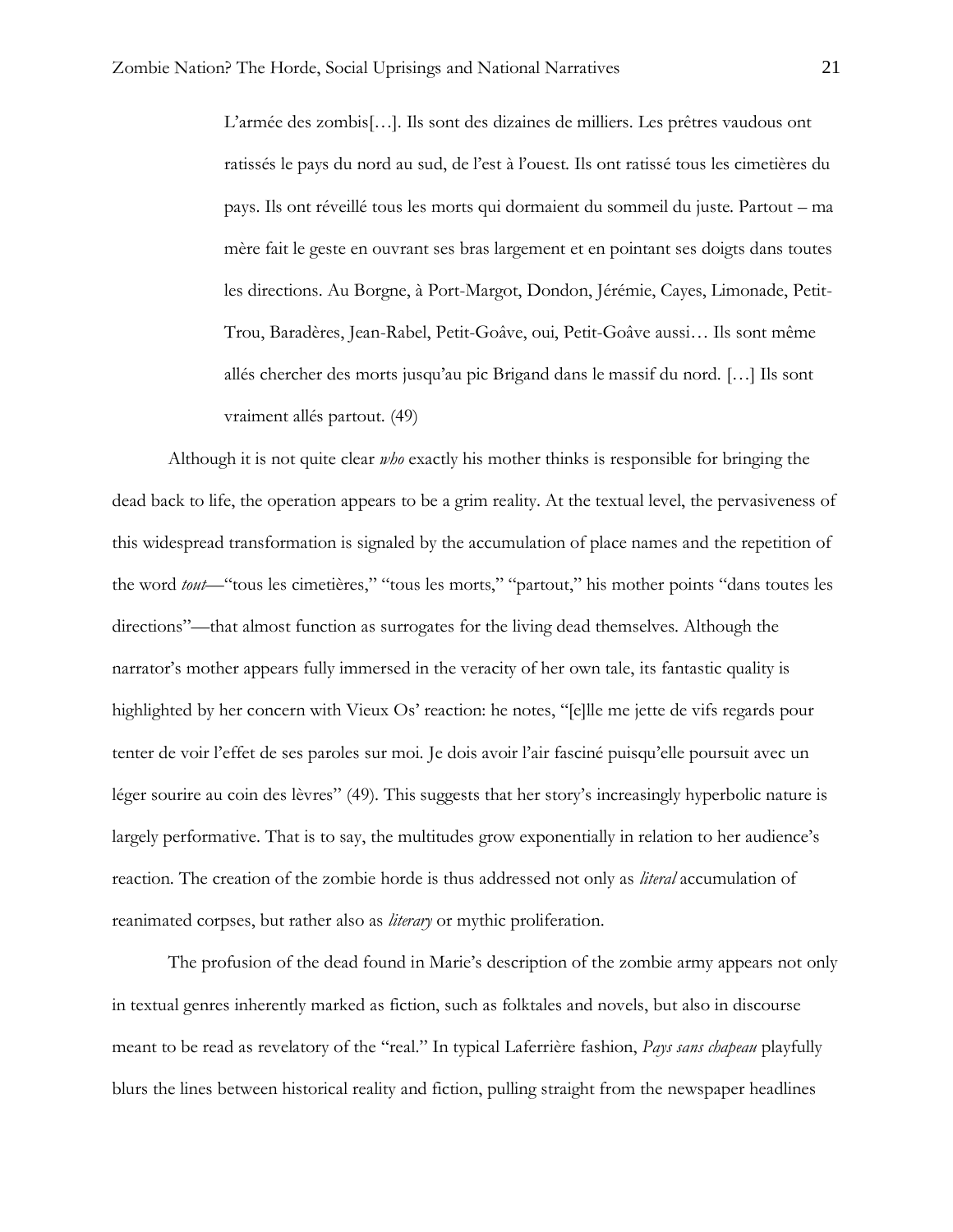interim president Emile Jonassaint's threats to use force, in the form of zombies, against U.S. invaders (Girard 2-3). The following passage, an extension of the narrator's discussion with his mother about the undead army, illustrates this ambiguity, while concurrently providing more insight into the intra-diegetic constitution of the horde.

> Ah ! Je me souviens de cette armée de zombis que le vieux Président avait menacé de lancer contre les Américains s'ils osaient mettre un seul pied sur le sol d'Haïti. Le général de l'armée morte. Je me souviens très bien de cet épisode. J'étais à Miami, à l'époque, et le *Miami Herald* avait rapporté les paroles du vieux Président. Où était donc cette armée quand les Américains ont débarqué? […]

> –Elle était là, finit-elle par articuler. Elle a attendu les ordres. Finalement, le vieux Président a conclu un pacte avec le jeune Président américain. L'armée américaine occupera le pays durant le jour. L'armée des zombis l'aura la nuit à sa disposition. (64)

Rather than viewing the failure of the zombie army to materialize as the sign of an empty threat, as Vieux Os seems to suggest when he presses his mother for an explanation, she seems to offer an even more fantastic account, one that highlights the often sensational nature of international politics. Fittingly, then, the narrator notes the absurd logic of the pact concluded with the Americans, explaining: "[f]aut dire que la seule panique du soldat américain […] c'était de circuler dans la nuit haïtienne" (65). While the earlier discussion between Vieux Os and his mother highlighted her own anxiety, on the contrary, this passage underscores the function of the horde as an embodiment of the Westerner's eroticized, racially-inflected fantasies about the Caribbean. In this way, the zombie becomes an emblem of the persistence of intra-national and inter-national myths. In more literal terms, the "armée morte" is portrayed as an integral part of Haiti's extant power structures, commanded by the president and reinforcing his control, while the nation's borders, that can be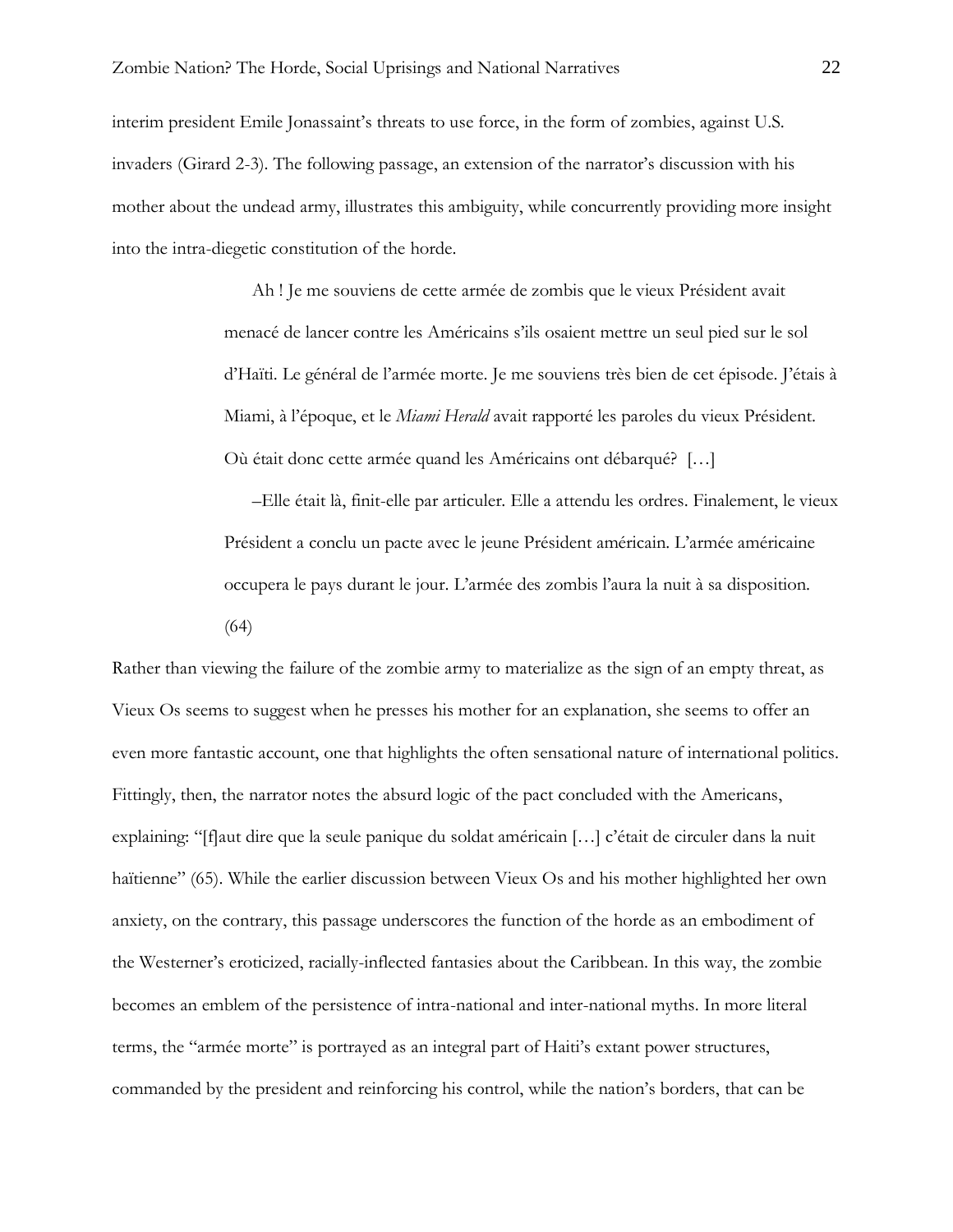inferred from the emphatic statement "s'ils osaient mettre un seul pied sur le sol d'Haïti," are ostensibly reinforced by the undead.

While Marie, the maternal figure, is a primary source of information regarding the zombie army, her role is to ensure the transmission of a *collective* myth. She is a native informant without any official credentials. For this reason, Vieux Os continually questions the accuracy of her tale and finally looks to an "expert," Haitian ethnography professor J. B. Romain, for more authoritative answers.<sup>13</sup> The intellectual has a very different explanation, one that reveals the constantly shifting landscape of the legendary multitudes. He describes a "petite révolte paysanne" in the impoverished Northwestern part of Haiti, against a rich landowner who has a monopoly on the region's water supply. Romain explains how he attempts to retaliate: "Désira Désilus fait venir une demi-douzaine de gendarmes des casernes de Port-de-Paix pour mater la révolte dans l'œuf comme on dit" (73). However, when the soldiers ask the peasants to leave, "[c]eux-ci refusent, sortent leurs machettes" (73). It seems likely that they are zombies when they continue to advance even after the soldiers have fired on them, and Romain eventually admits this fact after Vieux-Os presses him for details, noting that one of the soldiers recognized one of the peasants, a man who had died years earlier. It is not only unclear whether the men were zombies or not; the singular nature of the event is also put under the microscope. When the narrator protests, "ce n'est pas nouveau en Haïti, professeur," Romain counters, "c'est la première fois qu'on assiste à une révolte de zombis… Généralement, le zombi n'a aucune volonté. Il n'arrive même pas à tenir sa tête droite. Il ne fait qu'obéir" (74). However, the reason behind this new formation is unresolved, deemed "un secret d'état." And yet, it is suggested that the two types of zombie hordes are connected: when Vieux-Os asks if it is true that "le vieux Président a levé une armée de zombis pour faire face à l'armée américaine," Romain's enigmatic answer, "[j]e vous laisse déduire ça" (75).

<sup>13</sup> This is an obvious reference to the famous Haitian author tied to the indigenous movement Jacques *Roumain*.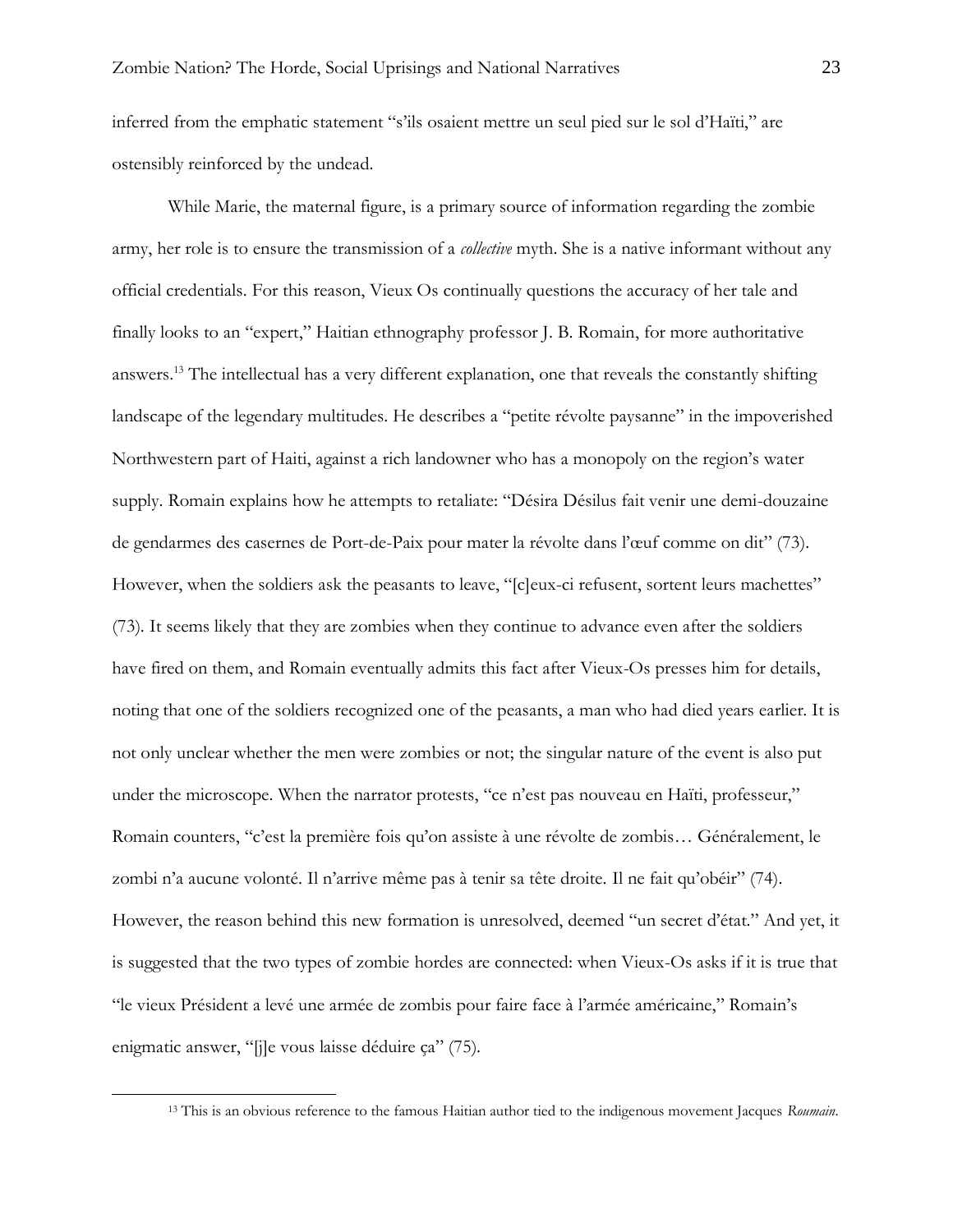The enigmatic *tête-à-tête* of this passage reconfigures the convention that states the zombie is dispossessed of its will and incapable of action, either individually or collectively.<sup>14</sup> The rebellion implied by the Professor could be a reference to Frankétienne's *Les affres d'un défi*. However, Frankétienne's novel posits dezombification—an allegory for collective *prise de conscience* as the undead are awakened from their stupor—as a requisite for revolution. René Depestre asserts that "[t]out semblerait indiquer qu'il n'y a pas de lien de solidarité possible dans le désert sans sel ni tendresse de la zomberie. Il n'y aurait pas d'unité " (*Hadriana* 131). On the other hand, the language of this particular scene from *Pays sans chapeau* suggests the zombie horde can and *does* possess the ability to mobilize—even if it is "la première fois qu'on assiste à une révolte de zombis" (74). This scene may implicitly critique the assumption, found in certain canonical works of Haitian literature, that the people's need to be galvanized into action by a privileged individual or group in order to take any revolutionary action. <sup>15</sup> Instead, in *Pays sans chapeau* the capacity for change already exists but is constantly thwarted, smothered, or redirected. While the horde struggles against economic and political oppression, the forces working against it are powerful. To begin with, the revolutionary forces are deemed a "state secret" and therefore effectively excluded from the national narrative, perhaps because it could prove contagious, the tale potentially inspiring other movements of rebellion. Another reason for the official silencing of the zombie uprising might be the apparent connection between the two very different types of masses: whereas the zombie army reinforces the *status quo*, protecting its master's control over the nation, the peasant throng has no clear leader or master when it attempts to overturn the current state of affairs. And yet, when the narrator asks Romain about the *former*—that is to say, the zombie army—he responds that it all began with the *latter*—the undead revolt. Somehow, it would appear that the potential for change embodied by the

<sup>14</sup> On the intertext with Roumain's Gouverneurs, see Martin Munro.

<sup>15</sup> One might think, for instance, of *Gouverneurs*, *Les affres*, and arguably Jacques Stephen Alexis's *Compère Général Soleil* (1955).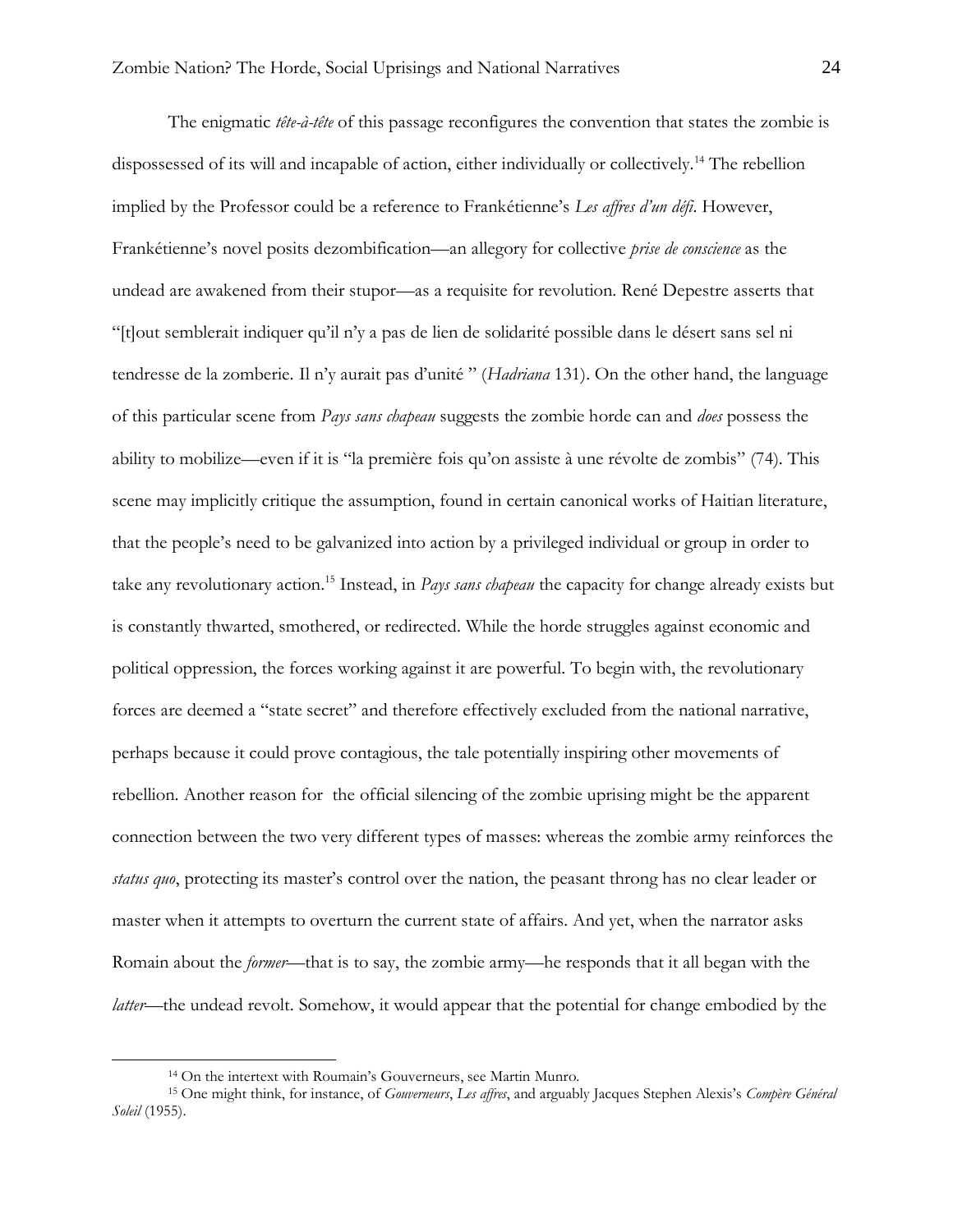peasant uprising was snuffed out and transformed into forces of stasis, represented by the president's legions of living dead soldiers. Then again, given the parodic treatment of Romain in the novel, perhaps the story itself should be called into question. In the end, it seems, Romain's "expert" opinion only adds to the proliferation of disparate, irreconcilable narratives that confront the narrator as he attempts to comprehend the current state of the nation.

The zombified multitudes in *Pays sans chapeau* take on two very different formations: from the all-encompassing army formed, according to the narrator's mother, by the former President, to the seemingly spontaneously organized revolt of the peasants. They represent the powerful forces behind the *status quo* and the potential for change: the ability of the elite to assemble throngs in their control, and of the people to rise up cooperatively against the powers that be. The one avatar they do not assume is a material form. Unlike in *Le nègre crucifié* or *Les affres d'un défi*, where the living dead exist at the level of plot, these throngs are only ever "present" discursively, seemingly remaining phantasmal, immaterial expressions of the collective imagination. These hordes take shape both in the minds of Haitians such as the narrator's mother Marie and Dr. J. B. Romain, but also, according to Vieux Os, foreigners like the North American soldiers occupying the country. And yet, these living dead entities are not entirely divorced from the "real." They appear in stories from two very different types of native informants—not just the mother's apparently fantastical "folk" tales (her status is not legitimized by any institution), but also an ostensibly official governmental account given the stamp of anthropological accuracy (Romain is a well-respected professor). They also appear in international newspapers meant to contain discourses of the "real." If these sources are, in fact, implicitly called into question because of Laferrière's parodic treatment, it remains evident that the zombie myth functions as the fantastic reflection of Haiti's socio-political realities, the fictional incarnation of the opposing factions that have plagued the nation from its inception.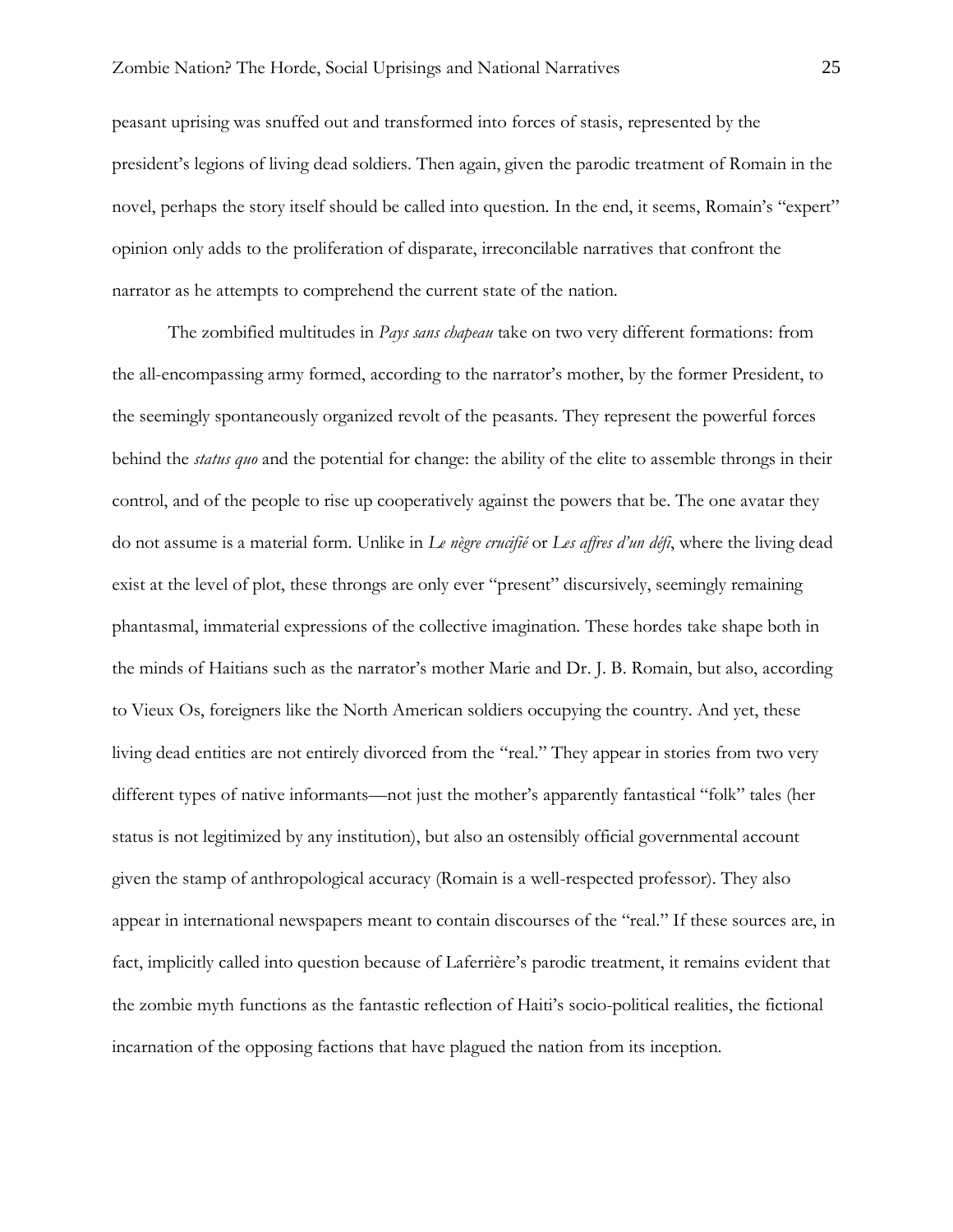It is now widely accepted that one should not assume, as Fredric Jameson (in)famously argued, that "[a]ll third-world texts […] are to be read as […] *national allegories*" (70). However, this assertion is precisely true as far as literary depictions of the (Haitian) zombie horde are concerned. The trope of the undead masses is deployed by Gérard Étienne, Frankétienne, and Laferrière in order to represent and interrogate factions within the nation as well as the nation's boundaries. Viewed globally, these zombie hordes represent collective movements and opposing factions within the domestic sphere. Although these formations occasionally transgress national boundaries, primarily in their revolutionary form (in *Les affres* the quest to share the revivifying salt takes on a universal scope), they often respect and reinforce borders, sharing control over the country with the United States in *Pays sans chapeau* and protecting the control of the dictator in *Le nègre crucifié*. They fit within a broader vein in Haitian literature of representations of revolutions and uprisings, a trend inspired by the nation's foundational revolt but also by its ever-tumultuous socio-political situation. *Le nègre crucifié* (1974) and *Les affres d'un défi* (1979), with its Creole-language textual twin *Dézafi* (1974), mark a turning point for the literary zombie. In these works, the living dead figure no longer functions as a symbol of the slave or colonized subject. Instead, the zombie takes on a new life as part of the Duvalier era, where it emblematizes internecine conflict, including oppression not by outside forces but by fellow Haitians. The timing of these works is significant; both were published shortly after François Duvalier's rule ended when he died in 1971. If at least one prior work can be read as a critique of the Duvalier regime (Jacques Stéphen Alexis's tale of a zombie bride, "Chronique d'un faux-amour"), through their use of the horde, Frankétienne and Gérard Etienne offer an explicit allegory for the collective masses subjugated to the dictator.

*Le nègre crucifié*, *Les affres d'un défi*, and *Pays sans chapeau* show how representations of the horde are as numerous as the multitudes that people it, shifting and taking on new forms in order to reflect constantly shifting socio-political situations. By literally reviving the zombies in his novel,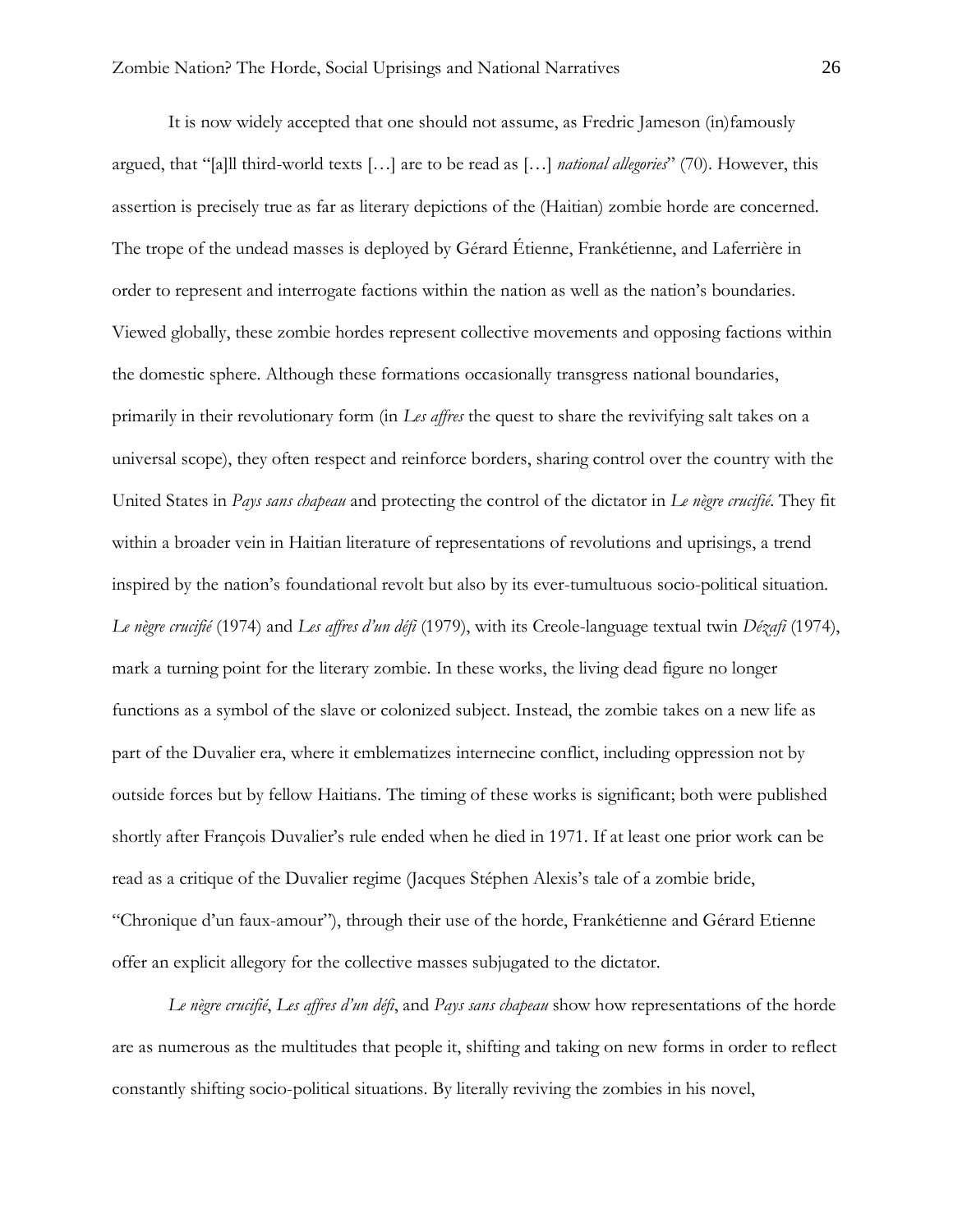Frankétienne also renews the legendary creature itself: it never achieved such a complete recovery from its liminal state in previous fictional or anthropological works. The "proletarian" horde of *Les affres d'un défi* is able to achieve a social upheaval by uniting across a number of boundaries. Toward the other end of the spectrum, Gérard Etienne's "predatory horde" imbues the multitudes with a hunger for violence appearing much more frequently in zombie films (starting with Romero's 1968 *Night of the Living Dead*) than in tales of the Haitian slave. Etienne's horde brutally quashes the revolutionary body, suggesting the impossibility of resistance. Appearing roughly twenty years later, Laferrière's *Pays sans chapeau* takes up what is by the mid-1990s a cliché of Haitian fiction. As it takes on divergent and often contradictory forms, Laferrière's "phantasmal horde" represents a culmination of, and engagement with, the mythic proliferation of the monster. Of the three novels we have studied, *Pays sans chapeau* supplies the only innovation to the zombie legend—the first-ever zombie revolt (as opposed with Frankétienne's revolt of *former* zombies)—that is glossed as such within the text, a fact that attests to the particularly meta-literary concern of this highly intertextual novel. Through this self-conscious awareness of preceding zombie stories, the literal accumulation of the living dead becomes metaphorical for the proliferation of the accounts that concern them. That is to say, the novel's numerous and often contradictory evocations of the horde become symbolic of the multiplicity of voices and national narratives that do not cohere into a unified vision, and in this way represent innumerability and inexpressibility. Ultimately, by making their national allegories into zombie tales, Gérard Étienne, Frankétienne and Dany Laferrière firmly posit the *topos* of the uprising—so prevalent in Haitian literature—as the stuff of legend. If their three novels are connected to the socio-political realities of Haiti, these authors simultaneously invoke the power of national narratives, and the limits of literary revolutions.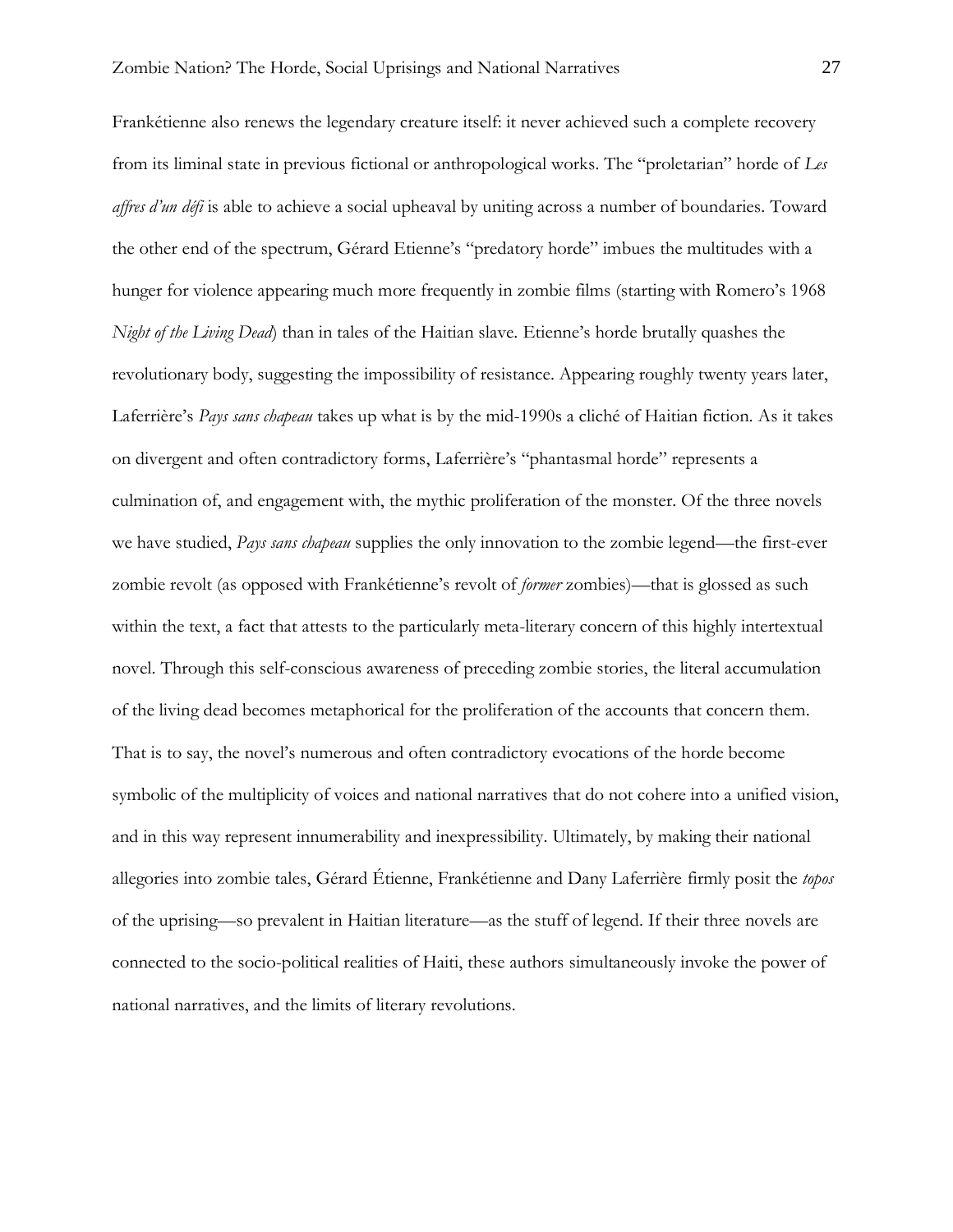### Works Cited

- Althusser, Louis. "Idéologie et appareil idéologiques d'État." *Positions (1964-1975)*. Paris: Éditions sociales, 1976. 67-125. Print.
- Braziel, Jana Evans. *Duvalier's Ghosts: Race, Diaspora, and U.S. Imperialism in Haitian Literatures*. Gainesville: University Press of Florida, 2010. Print.
- Courcy, Nathalie. "La traversée du *Pays sans chapeau*: (Con)fusion des mondes, vérités multiples et identités plurielles." *Revue de l'Université de Moncton* 37.1 (2006): 225-238. Print.
- Dash, J. Michael. "Fictions of Displacement: Locating Modern Haitian Narratives." *Small Axe* 12. 3 (2008): 39. Print.
- Deleuze, Gilles and Félix Guattari. *Capitalisme et schizophrénie: Milles plateaux*. Paris: Editions de Minuit, 1980. Print.
- Depestre, René. *Hadriana dans tous mes rêves*. Paris: Gallimard, 1988. Print.
- ---. *Bonjour et adieu à la négritude*. Paris: Robert Laffont, 1980. Print.
- Derrida, Jacques. *Specters of Marx: The State of the Debt, the Work of Mourning, and the New International*. Trans. Peggy Kamuf. New York: Routledge, 1994. Print.
- Douglas, Rachel. *Frankétienne and Rewriting: A Work in Progress*. Lanham, MD: Lexington Books, 2009. Print.
- ---. "Haitian Revolutions in Literature: The Case of Linguistic and Visual Inventiveness in Frankétienne." *Small Axe* 12.3 (2008): 58-70. Print.

Etienne, Gérard. *Le nègre crucifié*. 1974. Genève: Édition Métropolis, 1989. Print.

Fanon, Frantz. *Les damnés de la terre*. Paris: Editions La Découverte, 1985. Print.

Ferdinand, Joseph. "The New Political Statement in Haitian Fiction." Trans. with Peter Aberger. *Voices from Under: Black Narrative in Latin America and the Caribbean*. Westport, CT: Greenwood Press, 1984. Print.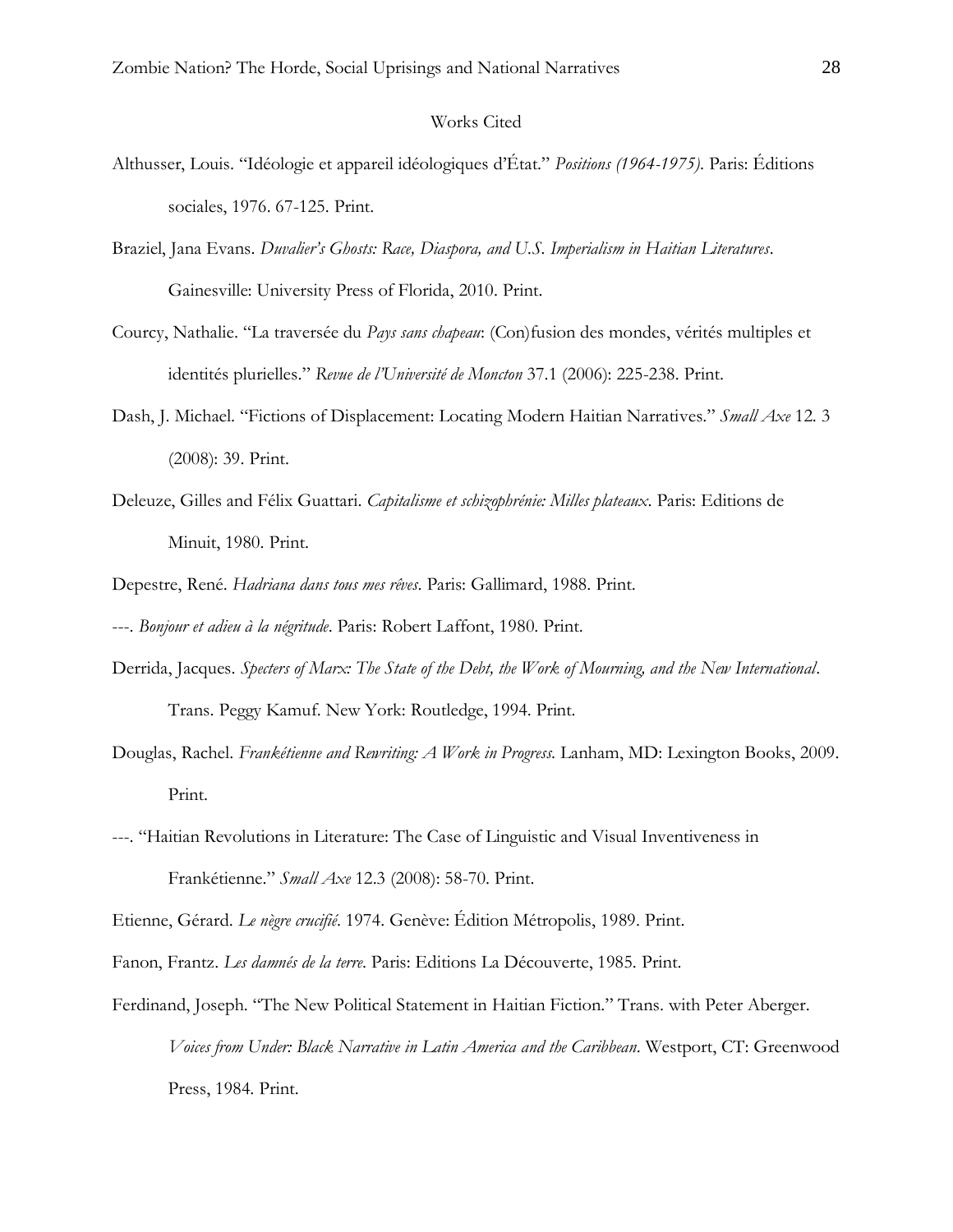- Fignolé, Jean Claude. *Aube tranquille*. Paris: Seuil, 1990. Print.
- Frankétienne. *Les affres d'un défi*. 1979. Paris: Jean-Michel Place, 2000. Print.
- Girard, Philippe R. *Clinton in Haiti: The 1994 U.S. Invasion of Haiti*. New York: Palgrave Macmillan, 2004. Print.
- Glover, Kaiama L. *Haiti Unbound: A Spiralist Challenge to the Postcolonial Canon*. Liverpool: Liverpool University Press, 2010. Print.
- ---. "Showing vs. Telling: Spiralisme in the Light of Antillanité. *Journal of Haitian Studies* 14.1 (Spring 2008): 105-121. Print.
- Jack, Belinda Elizabeth. *Francophone Literatures: An Introductory Survey*. Oxford: Oxford University Press, 1996. Print.
- Jameson, Fredric. "Third-World Literature in the Era of Multinational Capitalism." *Social Text* 15 (Autumn 1986): 65-88. Print.
- Laferrière, Dany. *Pays sans chapeau*. 1996. Montréal: Boréal, 2006. Print.

Laroche, Maximilien. *L'image comme écho*. Montréal: Nouvelle optique, 1978. Print.

- Lauro, Sarah Juliet and Karen Embry. "A Zombie Manifesto: The Nonhuman Condition in the Era of Advanced Capitalism." *Boundary 2* 35.1 (2008): 85-108. Web. *EBSCO MegaFILE*. 24 Oct. 2009.
- McIntosh, Shawn. "The Evolution of the Zombie: The Monster that Keeps Coming Back." *Zombie Culture: Autopsies of the Living Dead*. Ed. McIntosh and Marc Leverette. Lanham, MD: Scarecrow Press, 2008. 1-17. Print.
- Munro, Martin. "Master of the New: Tradition and Intertextuality in Dany Laferrière's *Pays sans chapeau*." *Small Axe* 9. 2 (2005): 176-88. Print.

Pierre, Romulus. *Les zombis en furie*. Port-au-Prince: Ateliers Fardin, 1978. Print.

Roumain, Jacques. *Gouverneurs de la rosée*. Port-au-Prince: Collection Indigène, 1944. Print.